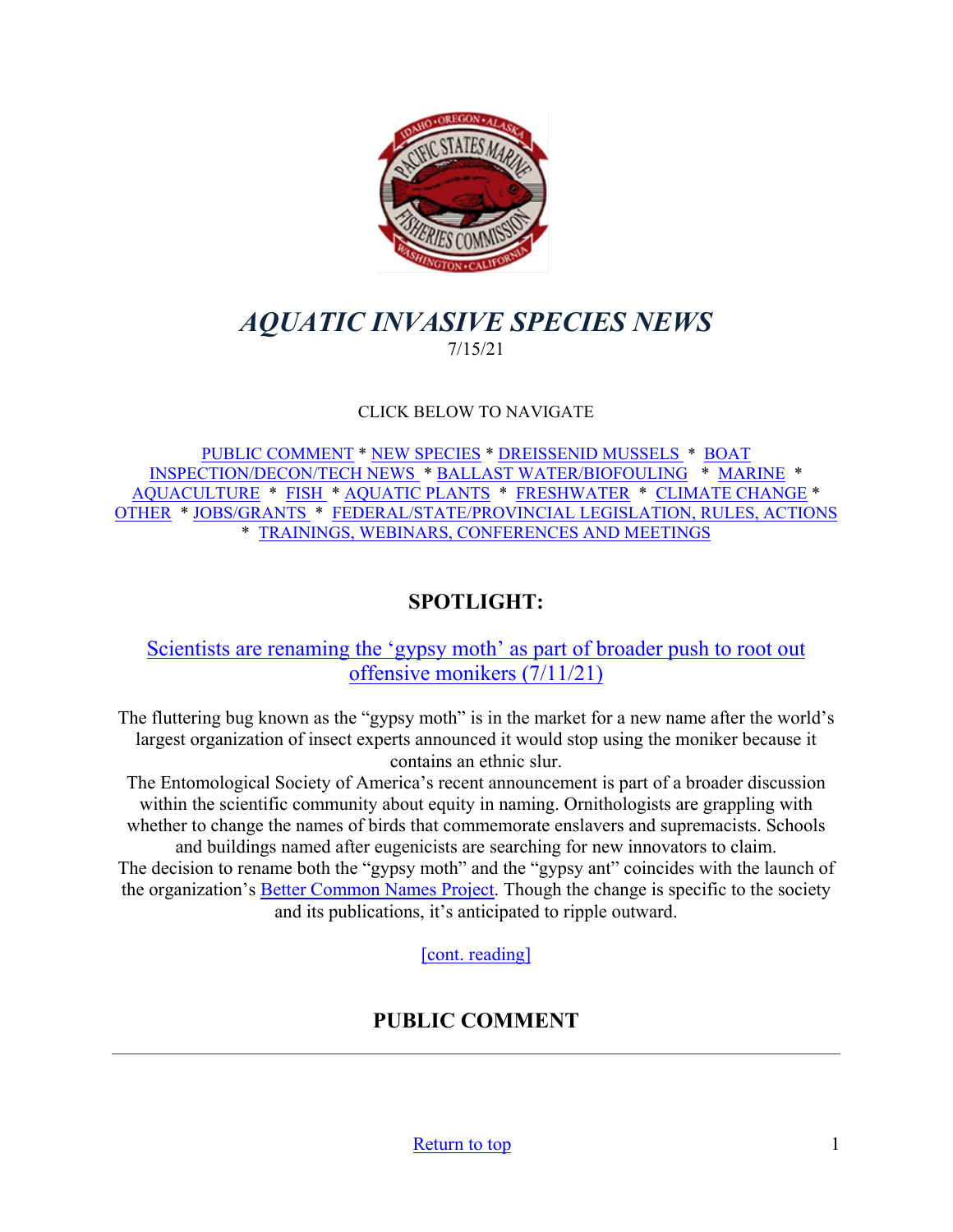## [NOAA's Draft Mitigation Policy for Trust Resources Available for Public](https://www.fisheries.noaa.gov/feature-story/noaas-draft-mitigation-policy-trust-resources-available-public-comment)  [Comment](https://www.fisheries.noaa.gov/feature-story/noaas-draft-mitigation-policy-trust-resources-available-public-comment)

NOAA has released its draft [Mitigation Policy for Trust Resources \(PDF, 170KB\)](https://media.fisheries.noaa.gov/2021-05/Draft%20NOAA%20Mitigation%20Policy%20for%20Trust%20Resources_508.pdf?null) for public comment. The purpose of the draft mitigation policy is to improve conservation of NOAA's trust resources through more effective mitigation of adverse impacts to those trust resources.

NOAA has various authorities to conserve and manage a broad range of fish, wildlife, and cultural "trust" resources. NOAA's management and conservation activities may include mitigation. Mitigation is the practice of avoiding, minimizing, or compensating for impacts resulting from regulated actions or injury to resources such as fish, wildlife, plants, and their habitats. Impacts or injuries for which mitigation may be recommended or required include those resulting from a federal action (such as the issuance of a federal permit) or an injury (such as an oil spill or ship grounding).

### **The public comment period is extended through July 30, 2021.**

---

[Washington Department of Ecology: Marine Finfish Net Pen Guidance](https://sea.ecology.commentinput.com/?id=mTReU)

The Department of Ecology is now accepting public comments on draft guidance designed to improve how commercial marine net pens are authorized, overseen, and managed in Washington.

This guidance was developed by the state departments that have a role in authorizing or permitting net pen activities in state inland marine waters: Agriculture, Ecology, Fish and Wildlife, and Natural Resources.

On behalf of this interagency team, we are accepting comments on the draft [Guidance for Marine](https://ecology.wa.gov/DOE/files/4a/4aa93ffc-e37b-427d-993c-3d12c7b94054.pdf)  [Net Pen Aquaculture in Washington State: Regulations, Risks and Management.](https://ecology.wa.gov/DOE/files/4a/4aa93ffc-e37b-427d-993c-3d12c7b94054.pdf)

We are interested in getting your feedback during this comment period. Please note that we have extended the public comment period that began June 1, 2021. **We will continue accepting comments through August 5, 2021.** 

Please visit our [Marine Net Pen webpage](https://ecology.wa.gov/Water-Shorelines/Shoreline-coastal-management/Aquaculture/State-guidance-for-net-pens) for additional details.

---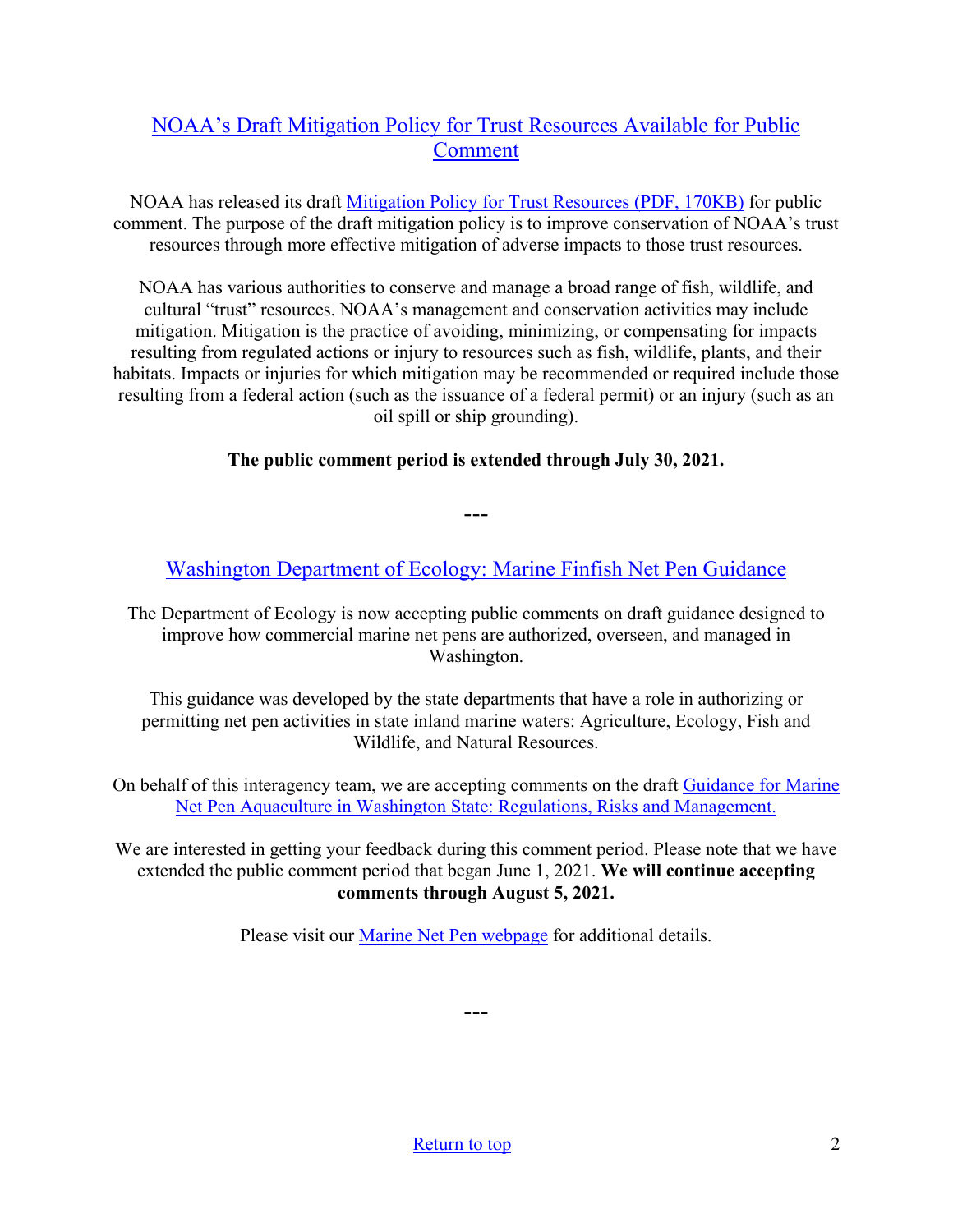## [NOAA Fisheries Seeking Comments on draft Programmatic Environmental Impact](https://www.regulations.gov/docket/NOAA-NMFS-2021-0044?utm_medium=email&utm_source=govdelivery)  [Statement \(PEIS\) for offshore aquaculture in federal waters of the Pacific Islands](https://www.regulations.gov/docket/NOAA-NMFS-2021-0044?utm_medium=email&utm_source=govdelivery)  [Region](https://www.regulations.gov/docket/NOAA-NMFS-2021-0044?utm_medium=email&utm_source=govdelivery)

NOAA Fisheries is seeking comments on a draft Programmatic Environmental Impact Statement (PEIS) evaluating the potential environmental impacts of a management program for offshore aquaculture in federal waters of the Pacific Islands Region. The draft PEIS is available at: <https://www.regulations.gov/docket/NOAA-NMFS-2021-0044> **The agency is accepting comments through August 5, 2021**

Aquaculture plays an important role in the region's and the nation's fisheries, contributing to seafood supply, fostering economic growth and development, restoring fish habitats, and helping preserve indigenous cultural practices.

<span id="page-2-0"></span>The draft PEIS analyzes the potential direct, indirect, and cumulative effects of several management alternatives on the human, physical, and biological environment. This is an opportunity for the public to provide input on the environmental analysis and alternatives within the PEIS, which NOAA Fisheries will consider in any final PEIS and within any future management action by NOAA Fisheries and the Western Pacific Fishery Management Council.

## **NEW SPECIES SIGHTINGS**

**Want to get more new species alerts?** USGS NAS:<https://nas.er.usgs.gov/AlertSystem/default.aspx> IMAP INVASIVES: [https://www.imapinvasives.org](https://www.imapinvasives.org/)

## **DREISSENIDS**

[\[Minnesota\] Zebra mussels confirmed in Big Lake in Beltrami County \(7/9/21\)](https://www.dnr.state.mn.us/news/2021/07/09/zebra-mussels-confirmed-big-lake-beltrami-county)

The Minnesota Department of Natural Resources has confirmed a report of zebra mussels in Big Lake, southeast of Bemidji in Beltrami County.

A Beltrami County aquatic invasive species inspector reported an adult zebra mussel attached to a native mussel near the Big Lake public access. A DNR invasive species specialist found another adult zebra mussel in the same area during a snorkel search.

## [\[Minnesota\] Zebra mussels confirmed in Pine Mountain Lake in Cass County \(7/2/21\)](https://www.dnr.state.mn.us/news/2021/07/02/zebra-mussels-confirmed-pine-mountain-lake-cass-county)

The Minnesota Department of Natural Resources has confirmed a report of zebra mussels in Pine Mountain Lake, adjacent to Backus in Cass County. A swimmer contacted the DNR after finding a zebra mussel attached to a native mussel on a sandbar along the southern shoreline of the lake. DNR invasive species specialists found three more zebra mussels during a snorkel search in the same area.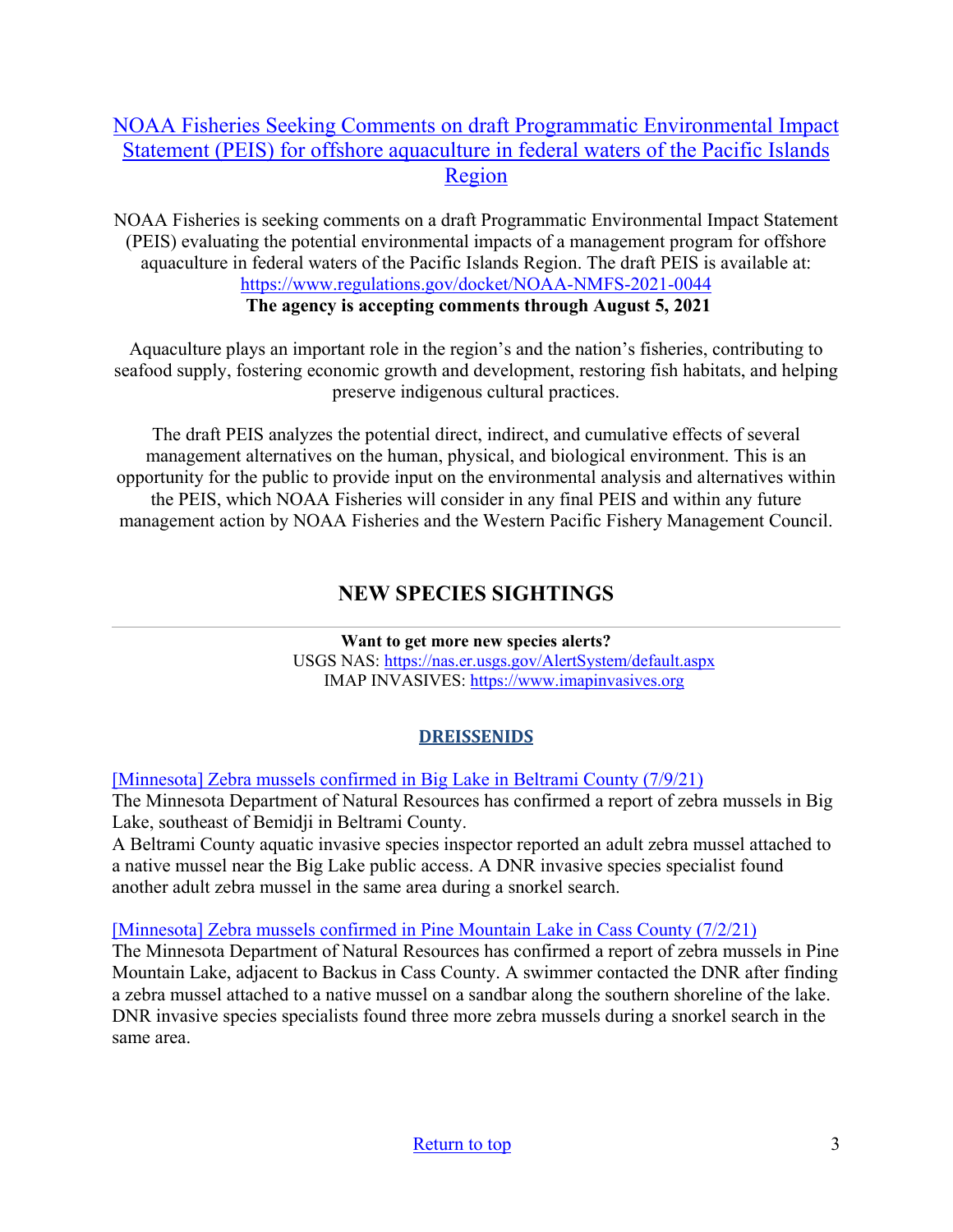### [\[Minnesota\] Zebra mussels confirmed in Roe Mine Pit in Crow Wing County \(7/2/21\)](https://www.dnr.state.mn.us/news/2021/07/02/zebra-mussels-confirmed-roe-mine-pit-crow-wing-county)

The Minnesota Department of Natural Resources has confirmed zebra mussels in Roe Mine Pit, near Riverton in Crow Wing County. A property owner contacted the DNR after finding zebra mussels in Roe Mine Pit, which is a 24-acre lake with a public access. Roe Mine Pit is less than 100 feet across Rowe Road from Little Rabbit Lake, where zebra mussels were confirmed in 2006.

### [\[North Dakota\] Zebra Mussels Discovered in Twin Lakes \(7/5/21\)](https://gf.nd.gov/news/4812)

The North Dakota Game and Fish Department has confirmed the presence of invasive zebra mussels in Twin Lakes, LaMoure County, after a local cabin owner reported adult mussels attached to a floating log over the weekend. Aquatic nuisance species coordinator Ben Holen said subsequent follow-up sampling found a few other zebra mussels attached to woody debris. In addition, Game and Fish Department ANS staff processed plankton tow net samples collected from Twin Lakes June 22, and zebra mussel veligers were detected in those samples indicating a breeding population of mussels within the lake. [\[USGS NAS\]](https://nas.er.usgs.gov/queries/specimenviewer.aspx?SpecimenID=1657994)

## **OTHER AIS**

[British Columbia]

 [Invasive European Green Crab found in Ladysmith harbour \(6/23/21\)](https://www.pqbnews.com/news/invasive-european-green-crab-found-in-ladysmith-harbour/)

Dr. Thomas Therriault, a research scientist with the DFO confirmed that the crab found was a European Green Crab. He said that the crab is a large male and although the finding is concerning, there's no evidence to suggest that there's local reproduction of European Green Crabs in Ladysmith.

[Kansas]

*[Hypophthalmichthys nobilis](https://nas.er.usgs.gov/queries/SpResults.aspx?SpeciesID=551)* (Bighead Carp) was found in KDOT East Lake [\[USGS NAS\]](https://nas.er.usgs.gov/queries/specimenviewer.aspx?SpecimenID=1657567)

## [\[Minnesota\] Starry stonewort confirmed in Pimushe Lake in Beltrami County \(7/25/21\)](https://www.dnr.state.mn.us/news/2021/06/25/starry-stonewort-confirmed-pimushe-lake-beltrami-county)

The Minnesota Department of Natural Resources has confirmed the invasive algae starry stonewort in Pimushe Lake, about 20 miles northeast of Bemidji in Beltrami County. Beltrami County Environmental Services contacted the DNR after finding starry stonewort during an early access detection check. The DNR is conducting searches to determine the locations and extent of starry stonewort in the lake.

[Texas] *[Hypophthalmichthys molitrix](https://nas.er.usgs.gov/queries/SpResults.aspx?SpeciesID=549)* (Silver Carp) was found in Choctaw Creek, Grayson TX [\[USGS NAS\]](https://nas.er.usgs.gov/queries/specimenviewer.aspx)

## **WATCH LIST**

[State to trap Asian giant hornets in Whatcom County. Citizen-scientist trappers are welcomed](https://www.bellinghamherald.com/news/local/article251762918.html#storylink=cpy)   $(6/1/21)$ 

[Montana Wants Help From Public In Reporting Snapping Turtle Sightings West Of Divide](https://www.cbbulletin.com/montana-wants-help-from-public-in-reporting-snapping-turtle-sightings-west-of-divide/)  [\(5/20/21\)](https://www.cbbulletin.com/montana-wants-help-from-public-in-reporting-snapping-turtle-sightings-west-of-divide/)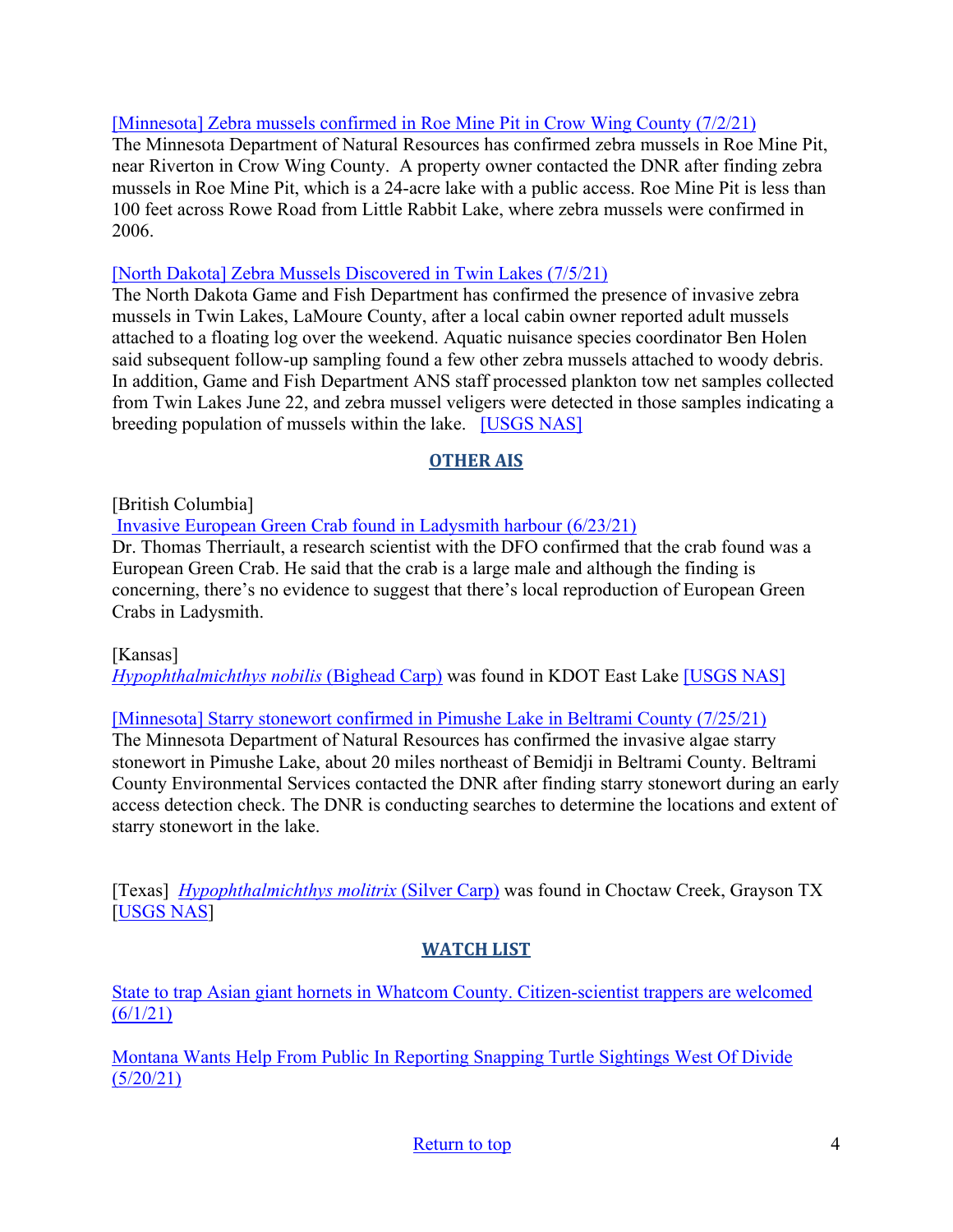<span id="page-4-0"></span>DFO wants people to report sightings of European Green Crabs in the Salish Sea. Sightings can be reported to [AISPACIFIC@dfo-mpo.gc.ca](mailto:AISPACIFIC@dfo-mpo.gc.ca)

## **DREISSENID MUSSELS**

### [\[North Dakota\] Zebra mussel incident raises concerns over waterway safety \(6/30/21\)](https://www.kfyrtv.com/2021/06/30/zebra-mussel-incident-raises-concerns-over-waterway-safety/)

An invasive species was recently discovered on a pontoon boat planning to enter Lake Audubon. The incident has raised concerns among environmental advocates about the impact these could have on North Dakota's bodies of water. North Dakota Game & Fish Department removed an infestation of zebra mussels. Those mussels store toxins that can be harmful to birds and fish that eat them and could also be harmful to humans if they were to get into any dam intakes.

#### [Municipal waste water negative for zebra mussels after pet store scare \(6/27/21\)](https://trib.com/news/state-and-regional/municipal-waste-water-negative-for-zebra-mussels-after-pet-store-scare/article_2c289084-e149-52e1-9028-7dfc056513a0.html)

After zebra mussels were detected on decorative aquarium moss balls sold in Wyoming pet stores, more than four months of tests have all come back negative for the harmful and invasive mussel. At a Joint Travel, Recreation, Wildlife and Cultural Resources Committee meeting in May, state officials told lawmakers that the state was negative for zebra mussels, but testing of waste water was still ongoing at the time.

### [Are zebra mussels eating or helping toxic algae? \(6/24/21\)](https://msutoday.msu.edu/news/2021/zebra-mussels-and-microcystis)

While invasive zebra mussels consume small plant-like organisms called phytoplankton, Michigan State University researchers discovered during a long-term study that zebra mussels can actually increase Microcystis, a type of phytoplankton known as "blue-green algae" or cyanobacteria, that forms harmful floating blooms.

#### [Texas lakes infested with invasive zebra mussel species \(6/21/21\)](https://ktxs.com/news/local/texas-lakes-becoming-infested-with-invasive-zebra-mussels-species)

Lake Brownwood, Inks Lake, and Medina Lake in the Colorado and San Antonio river basins have been reported to be infested with zebra mussels, according to the Texas Parks and Wildlife Department (TPWD)… "Unfortunately, zebra mussels have now spread to 32 Texas lakes, with 27 fully infested, but there are far more lakes that still haven't been invaded and are at risk," said Brian Van Zee, TPWD Inland Fisheries Regional Director.

# **BOAT INSPECTION/DECON/TECH NEWS**

<span id="page-4-1"></span>[\[Montana\] FWP Announces First Annual Watercraft Inspector Appreciation Week \(7/9/21\)](https://fwp.mt.gov/homepage/news/2021/july/0709-fwp-announces-first-annual-watercraft-inspector-appreciation-week)

Watercraft inspection stations are the first line of defense to protect Montana's water from the harmful impacts of aquatic invasive species (AIS). Montana Fish, Wildlife & Parks is introducing the first annual Watercraft Inspector Appreciation Week on August 2-8. Inspectors work at more than 20 roadside watercraft inspection stations located across the state that are operated by FWP and partner organizations.

"Watercraft inspectors are incredibly important to the AIS prevention program," says Tom Woolf, AIS bureau chief for FWP. "They deserve a big thank you for all the long hours they work in remote locations under some extreme weather conditions."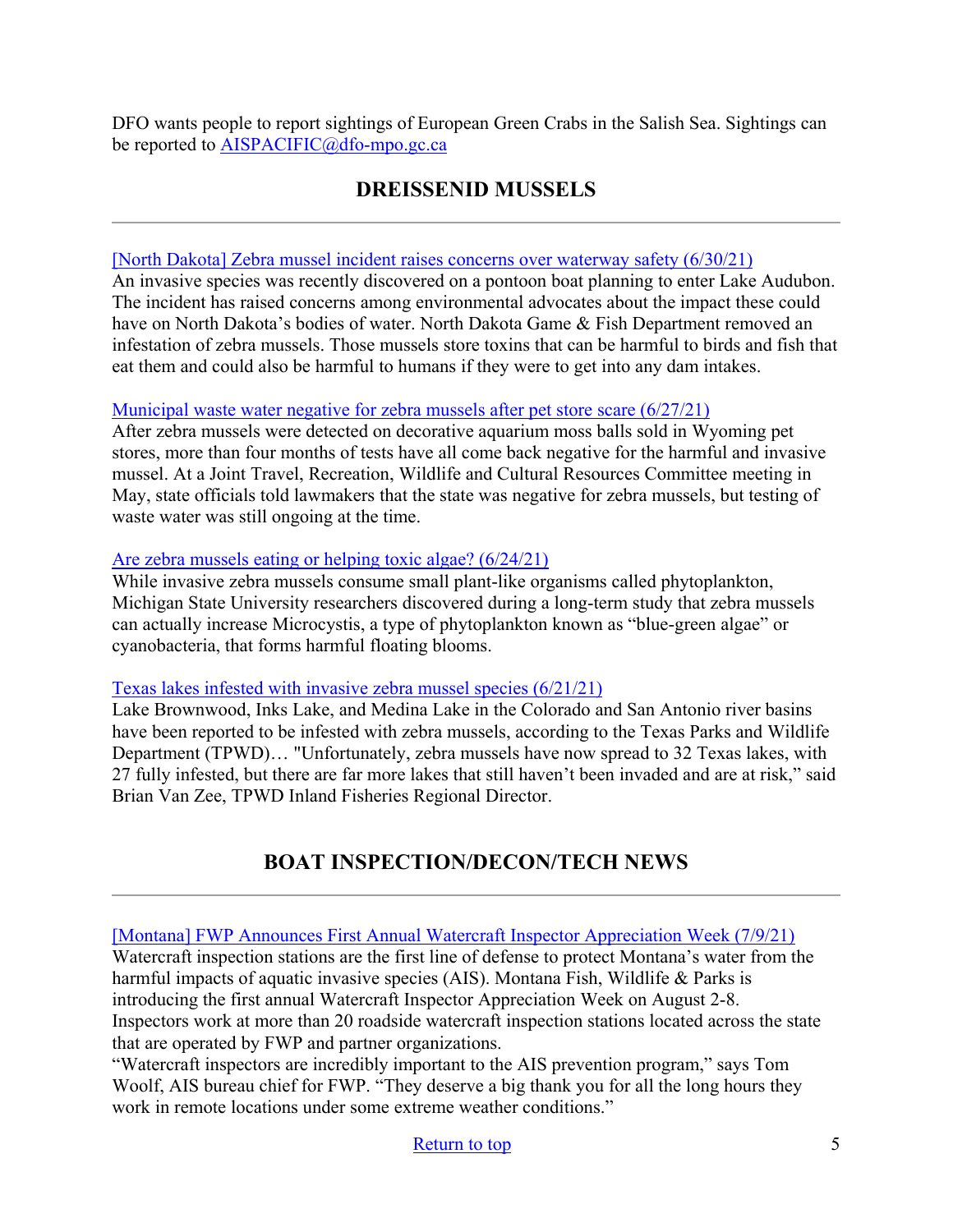[\[British Columbia\] Public in Columbia Shuswap warned of dangers of invasive mussels \(7/6/21\)](https://www.vernonmorningstar.com/news/public-in-columbia-shuswap-warned-of-dangers-of-invasive-mussels/) People urged to clean, drain and dry their watercraft, including paddleboards and canoes

### [Montana inspectors find invasive mussels on record number of boats \(7/1/21\)](https://nbcmontana.com/news/local/montana-inspectors-find-invasive-mussels-on-record-number-of-boats)

Efforts to prevent invasive aquatic species like zebra and quagga mussels in Montana waters are ramping up as the state just broke the record for the amount of mussel-infested boats intercepted at check stations—and that was before July 1… The 2020 Montana Fish, Wildlife & Parks annual watercraft inspection station report shows those stations intercepted 35 mussel infested boats out of nearly 175,000 checks last year—both all-time records. Before we even made it to July 1, 2021, the state dashboard showed 36 intercepted infested boats.

### [\[California\] A new threat to our recreational waters \(6/28/21\)](https://www.willitsnews.com/2021/06/28/a-new-threat-to-our-recreational-waters/)

We need your help to prevent the introduction and establishment of invasive Quagga and Zebra Mussels in the ponds at Mill Creek County Park. When introduced into water bodies, these invasive mussels have negatively impacted fish and waterfowl populations, increased maintenance costs to drinking water and dam infrastructure, and altered ecosystem functions in detrimental and unmanageable ways. By participating in a 3-minute survey on-line or in person with District staff, you are providing valuable information on how we can prevent the spread of Quagga and Zebra Mussels into Mendocino County. No personal information will be gathered; we are simply interested in your knowledge and perspective about invasive mussels! The event is co-sponsored by the Mendocino County Water Agency, the California Division of Boating and Waterways, and the Mendocino County Resource Conservation District.

### [\[Montana\] Mussel Boats #35 And #36 Intercepted At Watercraft Inspection Stations \(6/28/21\)](https://fwp.mt.gov/homepage/news/2021/june/0628-mussel-boats-35-and-36-intercepted-at-watercraft-inspection-stations)

On Sunday, June 27, watercraft inspection stations in eastern Montana intercepted two boats entering the state carrying invasive mussels, making it the 35th and 36th mussel-fouled boats intercepted this year. This surpasses the total number of 35 mussel-fouled boats intercepted in 2020.

Shortly after noon on Sunday, the Wibaux station found mussels on a used inboard ballast boat that had been recently purchase in Michigan and was destined for Billings. Inspectors decontaminated the hull and locked the boat. AIS staff in Billings will flush the ballast tanks before removing the lock from the boat. The Wibaux station is operated by the Garfield County Conservation District.

Sunday evening the Hardin inspection station detected mussels on an inboard/outboard motorboat last used in the Lake of the Ozarks in Missouri. The recently purchased boat was being commercially transported to Washington state. Inspectors removed the visible mussels, locked the boat to the trailer and notified officials in Washington for further action. The Hardin station is operated by Montana Fish, Wildlife & Parks.

[Yellowstone National Park aquatic invasive species boat inspection finds quagga mussels;](https://www.nps.gov/yell/learn/news/210623.htm)  [Detection prevents mussels entering park waters \(6/23/21\)](https://www.nps.gov/yell/learn/news/210623.htm)

A Yellowstone National Park aquatic invasive species (AIS) boat inspector found quagga mussels on a visitor's boat during a routine AIS inspection Thursday, June 17, at Grant Village. The inspector prevented the contaminated boat from launching. Detection of the mussels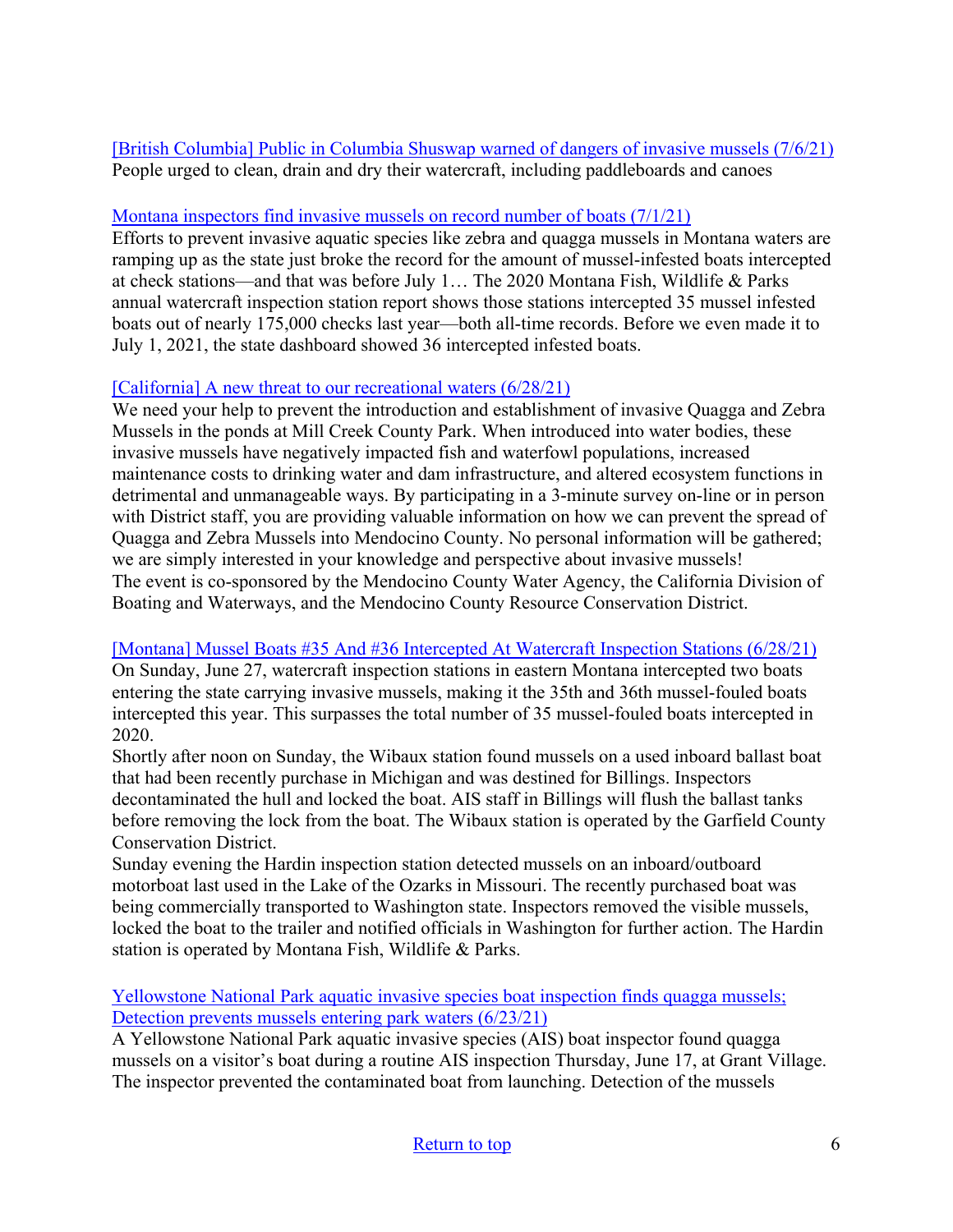prevented a major potential release of this highly invasive species into Yellowstone waters. If released into park waters, AIS can cause catastrophic changes to the ecosystem.

[Zebra mussels are spreading in Central Texas — can dogs help stop them? \(6/21/21\)](https://www.kxan.com/news/texas/zebra-mussels-are-spreading-in-central-texas-can-dogs-help-stop-them/)

The researchers will use six trained dogs that have shown success in detecting mussels. In addition to sniffing for mussels on boats, the dogs will also smell the waterways themselves. "We really need active screening and active controls, and they very well can work," Hall said. The research project has received a \$233,641 grant from the U.S. Department of the Interior's Fish and Wildlife Service to continue its work.

# **BALLAST WATER/BIOFOULING**

### <span id="page-6-0"></span>[Ballast-water-free LNG bunker/feeder gets double approval \(7/9/21\)](https://www.marinelog.com/technology/ballast-water-free-lng-bunker-feeder-gets-double-approval/)

Paris-headquartered GTT and its partner, China's Hudong Zhonghua Shipbuilding Group Co. (HZ), have received a double Approval in Principle (AiP) from China Classification Society (CCS) and DNV for their "ballast-water-free" LNG bunker & feeder vessel concept. The AiPs recognize the compliance of the design with the rules and codes relating to oceangoing vessels, their construction and equipment. The design is fitted with GTT's membrane system. Most merchant vessels take on ballast water when the bunkers are empty or partially loaded in order to maintain seaworthiness. Even when ballast water is treated, there is a risk of transferring harmful aquatic organisms and pathogens from one area to another. The solution developed by GTT eliminates that risk completely. In addition, removing the ballast water treatment system also reduces the energy consumption and CO2 footprint of the vessel.

### [BWTS installation clock is ticking \(7/6/21\)](https://www.marinelog.com/news/bwts-installation-clock-is-ticking/)

Shipowners who are dragging their heels on ballast water treatment system installations in hopes of saving money could end up paying a much higher price in the long run. That caution comes from Lianghui Xia, managing director of U.K.-based ship repair and retrofit group Newport Shipping. Xia cites statistics from Clarksons' World Fleet Register that indicate that thus far only 20,483 ships have so far installed or have on order BWT systems mandated by IMO regulations, leaving around 35,000 vessels still without such systems as the clock ticks towards a 2024 compliance deadline.

### [New alliance could ease ship repair squeeze on ballast water installations \(6/30/21\)](https://www.seatrade-maritime.com/shipyards/new-alliance-could-ease-shiprepair-squeeze-ballast-water-installations)

A strategic alliance between privately owned Norwegian ballast water system manufacturer, Optimarin, and UK-based Newport Shipping could ease pressure on ship operators who have not yet installed ballast water treatment systems (BWTS).

## [BIO-UV Unveils New Ballast Water Treatment System Series \(6/29/21\)](https://www.maritime-executive.com/corporate/bio-uv-unveils-new-ballast-water-treatment-system-series)

BIO UV Group has designed a new series of BIO-SEA ballast water treatment system compatible with flow rate requirements of up to more than 2100m3/h. The new M-Series BWTS incorporates a novel reactor arrangement designed to increase the flow rate capacity of existing technology without the need for any manifolds.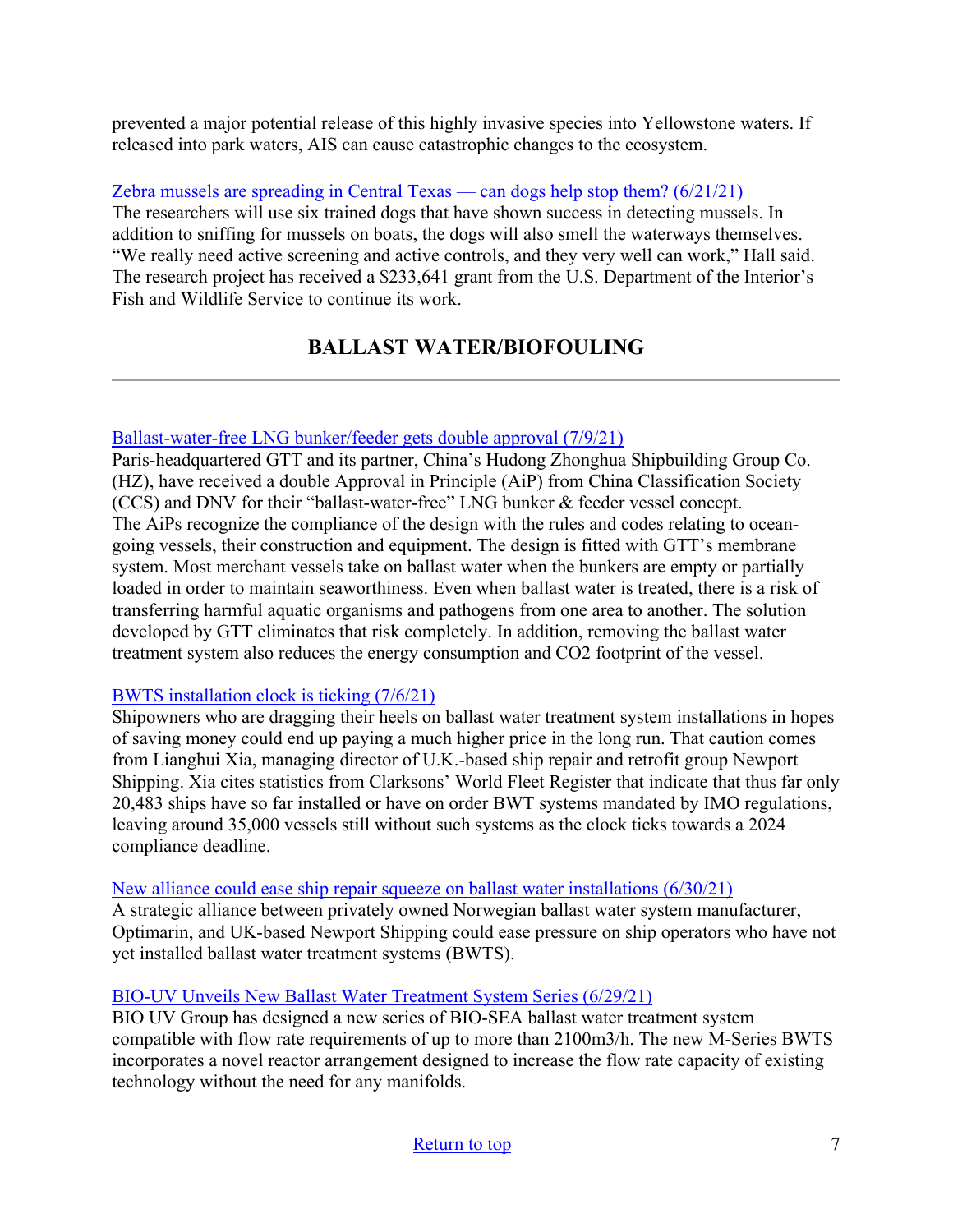[Minister of Transport announces new regulations to help prevent spread of aquatic invasive](https://www.canada.ca/en/transport-canada/news/2021/06/minister-of-transport-announces-new-regulations-to-help-prevent-spread-of-aquatic-invasive-species-in-canada.html)  [species in Canada \(6/23/21\)](https://www.canada.ca/en/transport-canada/news/2021/06/minister-of-transport-announces-new-regulations-to-help-prevent-spread-of-aquatic-invasive-species-in-canada.html)

Today, the Minister of Transport, the Honourable Omar Alghabra, announced the coming into force of the new [Ballast Water Regulations](https://gazette.gc.ca/rp-pr/p2/2021/2021-06-23/html/sor-dors120-eng.html) to strengthen existing rules for vessels on international voyages and the introduction of new rules for vessels which remain in Canada and on the Great Lakes. These regulations, which replace the Ballast Water Control and Management Regulations, apply to vessels in Canadian waters and to Canadian vessels anywhere in the world. Related: ['Half-Baked' BWTS Regulation To Unfairly Impact Canadian Ship Operators \(6/25/21\)](https://www.bunkerspot.com/americas/53567-americas-half-baked-bwts-regulation-to-unfairly-impact-canadian-ship-operators) [The EPA must follow Canada's lead and issue new rules for ballast water to protect the Great](https://thehill.com/blogs/congress-blog/energy-environment/561033-the-epa-must-follow-canadas-lead-and-issue-new-rules)  [Lakes \(6/30/21\)](https://thehill.com/blogs/congress-blog/energy-environment/561033-the-epa-must-follow-canadas-lead-and-issue-new-rules)

[BIO-UV selected with its partner The Columbia Group, Inc. by the U.S. Navy to equip future](https://www.marketscreener.com/quote/stock/BIO-UV-GROUP-44531648/news/Bio-uv-Group-nbsp-BIO-UV-selected-with-its-partner-The-Columbia-Group-Inc-by-the-U-S-Navy-t-35664157/)  [U.S. ships with a military version of its BIO SEA ballast water treatment systems \(6/22/21\)](https://www.marketscreener.com/quote/stock/BIO-UV-GROUP-44531648/news/Bio-uv-Group-nbsp-BIO-UV-selected-with-its-partner-The-Columbia-Group-Inc-by-the-U-S-Navy-t-35664157/) Until now, military vessels have operated outside the scope of the "USCG Standards for Living Organisms in Ship's Ballast Water Discharged in US Waters" regulation applicable since 2016 and which governs the management of ballast water in American waters. However, future American military vessels will need to be equipped with ballast water treatment systems. Working with The Columbia Group, BIO-UV will design ruggedized ballast water treatment systems, covering ship ballast pump capacities from 300 m3/h up to 1,000 m3/h.

## **MARINE**

## <span id="page-7-0"></span>[Invasive Algae Cleanup Underway in Newport Beach \(7/8/21\)](https://losangeles.cbslocal.com/2021/07/08/invasive-algae-cleanup-underway-in-newport-beach/)

An effort to remove and eradicate an invasive algae species from Newport Harbor was underway Thursday. The invasive algae, scientifically known as *Caulerpa prolifera*, was first discovered in the China Cove beach area of Newport Harbor in March. The city has been working since then with multiple federal, state and local agencies to identify the extent of the algae's growth and to develop a removal plan.

Related: [Invasive algae found in California threatens food sources for ocean animals \(7/9/21\)](https://thehill.com/changing-america/sustainability/environment/562236-invasive-algae-found-in-california-threatens-food)

## [DNA data and modelling reveal potential spread of invasive species \(6/28/21\)](https://www.sciencedaily.com/releases/2021/06/210628144827.htm)

Scientists at the University of Southampton have found that a marine invasive species -- a sea squirt that lives on rocky shores -- could spread along 3,500 kilometres of South American coastline if climate change or human activities alter sea conditions.

## [More intense predation in the tropics can limit marine invasions \(6/25/21\)](https://www.eurekalert.org/pub_releases/2021-06/stri-mip062521.php)

Night and day, oil tankers, yachts and cargo ships stacked with shipping containers ply the 80 kilometer (50-mile) waterway through the jungles of Panama between the Atlantic and the Pacific Ocean: about 40 ships every 24 hours. But even though the Canal is fed by freshwater rivers that empty through the locks on each end, a system that generally prevents fish and smaller marine invertebrates from hopping from ocean to ocean, some still manage to get through,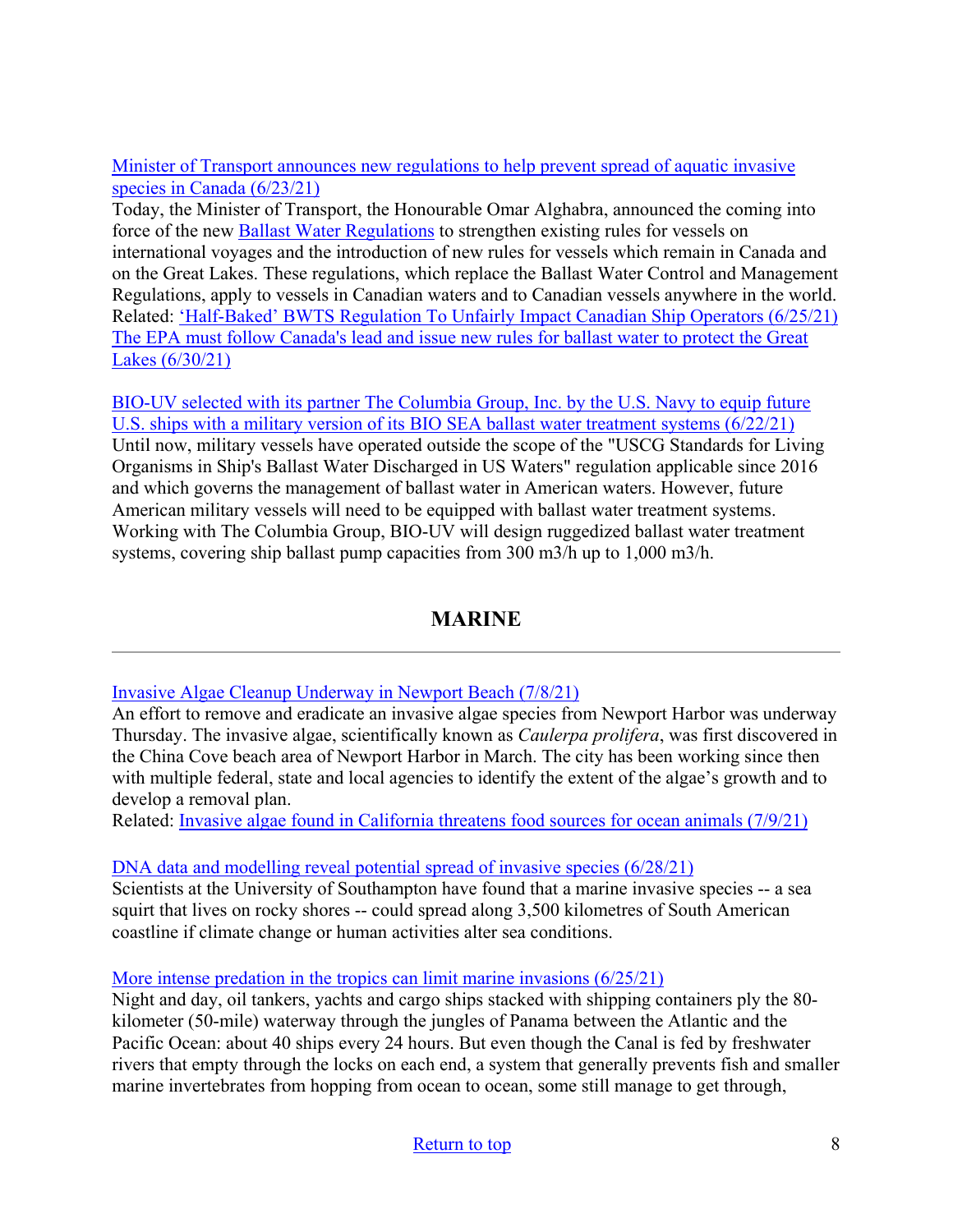clinging to the hulls of ships. Other invading species arrive from far-flung ports, dumped with ballast water as ships prepare for transit.

[U.S. Fish and Wildlife Service Clamps Down on the Illegal Mitten Crab Trade \(6/23/21\)](https://www.fws.gov/news/ShowNews.cfm?ref=us-fish-and-wildlife-service-clamps-down--on-the-illegal-mitten-crab-&_ID=36943)

Today, the U.S. Fish and Wildlife Service announced the completion of Operation Mitten Catcher, an international law enforcement investigation that prevented the illegal import of approximately 15,525 live Chinese mitten crabs into the U.S. Mitten crabs are considered a culinary delicacy in Asia and are smuggled into the U.S. in mass quantities in preparation for Chinese New Year and other cultural events. With the assistance of U.S. Customs and Border Protection and Environment and Climate Change Canada, Service wildlife inspectors seized the crabs at U.S. express hubs and major international airports. Smugglers had falsely declared the shipments as 100% polyester gowns, plastic molds, plastic storage bags and other commercial products.

# **AQUACULTURE**

<span id="page-8-0"></span>[Fish farm loses bid for application to move young salmon into net pens \(7/5/21\)](https://www.timescolonist.com/news/local/fish-farm-loses-bid-for-application-to-move-young-salmon-into-net-pens-1.24338872)

Environmental groups are cheering a Federal Court decision dismissing a bid by fish farming company Cermaq Canada to have its application to transfer young salmon into net pens in the Discovery Islands reconsidered.

## **FISH**

<span id="page-8-1"></span>[Illinois Researchers Using Image Recognition to Manage Invasive Asian Carp \(7/8/21\)](https://illinoisnewsroom.org/illinois-researchers-using-image-recognition-to-manage-invasive-asian-carp/)

Fish and wildlife researchers are testing new image recognition technology on the Illinois River to manage invasive carp species.

The system is located along the Illinois River, at the Nature Conservancy's Emiquon Preserve in the Emiquon National Wildlife Refuge near Lewistown in Fulton County.

The system first attracts fish onto a device called a fish ladder, using water flow, temperature, food, or other attractants.

Then, the fish are taken through a scanner that captures up to 18 pictures of each one in less than a second, according to Jim Lamer, one of the project's collaborators and a river ecologist with the Illinois Natural History Survey.

Lamer says computer technology can automatically identify the species of each fish and sort it accordingly, as an invasive or native species.

"It's a machine learning process that recognizes the attributes of individual fish species," Lamer says. "The good ones, we can move one way, and the bad ones can go another way."

[\[Scotland\] Anglers on alert for invasive Pacific pink salmon \(7/6/21\)](https://www.bbc.com/news/uk-scotland-highlands-islands-57733537)

Pink salmon are native to Pacific Ocean waters but have spread to parts of northern Europe after being released into rivers in Russia in the 1960s.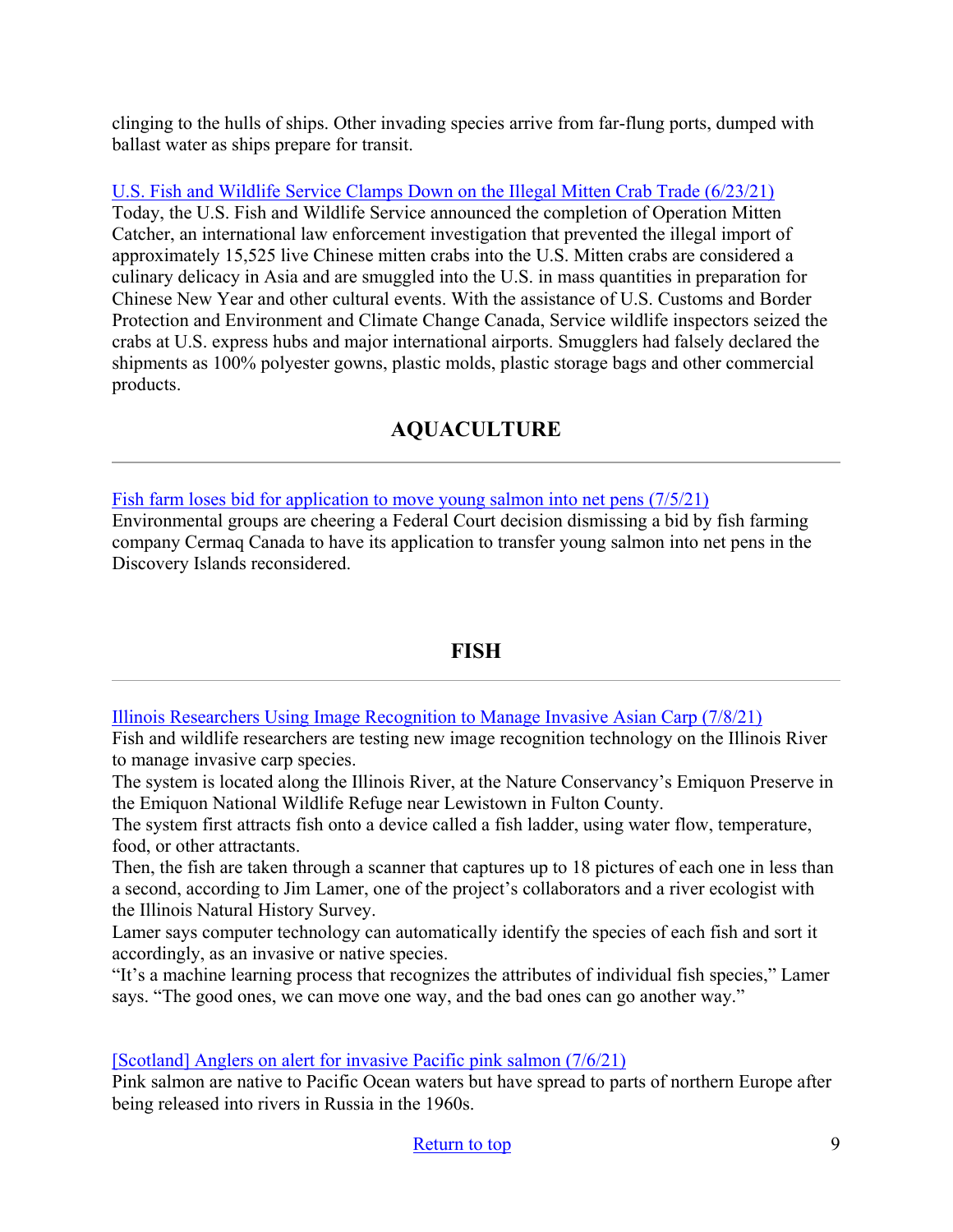"Unprecedented numbers" of the fish were found in Scottish rivers in 2017, and high numbers were again seen in 2019.

The salmon have already been caught this year in the Ness in the Highlands.

Fisheries Management Scotland (FMS) has asked anglers to report where else the fish have been found.

### [Barkley Carp Barrier Has Positive Preliminary Results \(7/2/21\)](https://www.waterwaysjournal.net/2021/07/02/barkley-carp-barrier-has-positive-preliminary-results/)

Preliminary test results suggest a bio-acoustic fish fence (BAFF) installed at Barkley Dam in November 2019 is deterring the movement of Asian carp from the Cumberland River into Lake Barkley. Lyon County (Ky.) Judge-Executive Wade White announced in June that a report he received from U.S. Fish and Wildlife Service (USFWS) Midwest Fisheries Center Director Teresa D. Lewis, Ph.D., indicated promising results.

Of the 254 silver carp tagged in the area during a study period from November 1, 2020, through February 13, 2021, 57 fish crossed the BAFF when it was turned off. Only four crossed it while the BAFF was on. Additionally, she said, the agency counted 3,181 times silver carp approached the BAFF when it was off but only 612 times when it was on, "suggesting possible avoidance behavior when the system is on."

"This news is promising and a critical first step in understanding the technology, but more time is needed to complete the study," Lewis said in the report to White. "We still need to observe the effects on fish behavior over different seasons of the year and over longer periods of time to determine if they become acclimated to the deterrent. We will also be working with our partners to tag more silver carp to ensure we have a large sample size and statistically valid results."

### [\[Tennessee\] Asian carp task force working on strategies \(6/24/21\)](https://www.parispi.net/news/local_news/article_31899a46-d52e-11eb-8bcf-3367a6b41eb2.html)

Asian carp — do we try to figure out their reproductive patterns? Do we try to turn them into a popular human food? Or do we just try to block them from being in our backyard? Those are all questions confronting Tennessee's Asian Carp Advisory Commission, which had a meeting Thursday morning in Henry County at the Holly Fork Shooting Complex. That group was created last September through an executive order from Gov. Bill Lee and tasked with studying the problems caused by the invasive Asian carp species of fish and hopefully devising plans to address those problems. About 25 members of the public attended the meeting to hear the panel, led by chairman Mike Bell, talk about the progress of some of the plans. Bell is a state senator from the 9th Senatorial District. He represents a portion of southeast Tennessee that includes Chickamauga Lake.

<span id="page-9-0"></span>Related: [TVA wants to place 10 barriers to stop Asian Carp migration \(7/6/21\)](https://www.wate.com/news/tennessee/tva-wants-to-put-10-to-stop-asian-carp-migration/)

# **AQUATIC PLANTS**

[\[Michigan\] Meeting To Highlight Invasive European Frog-Bit Plant \(7/8/21\)](https://www.whmi.com/news/article/surveys-meeting-european-frog-bit-invasive-species)

European frog-bit, an invasive aquatic plant, has been found in 17 stormwater ponds, wetlands and drains in the Novi area. The Oakland County Cooperative Invasive Species Management Area is leading management efforts and seeking permission from people to survey waters on their properties.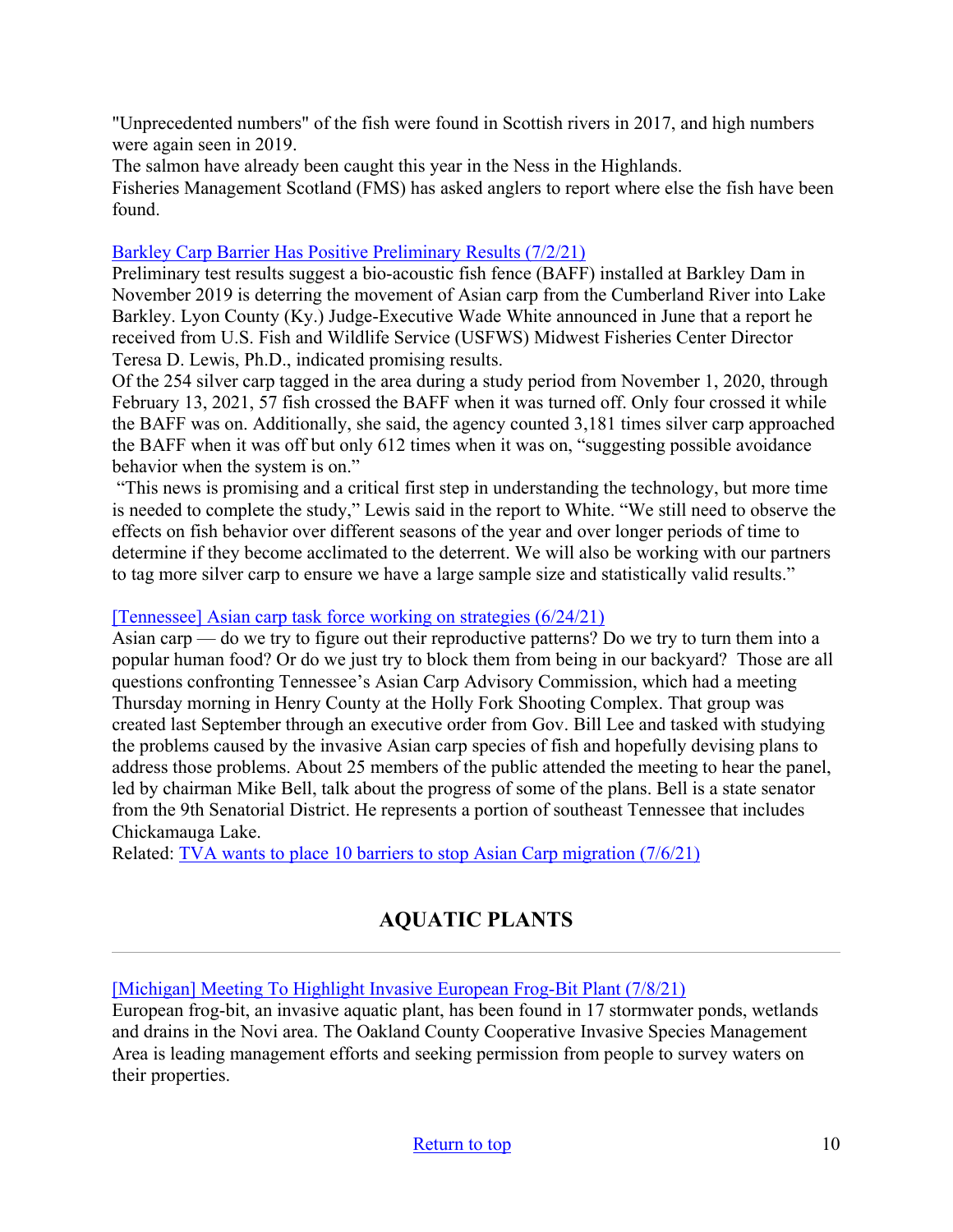While the plant is established along Michigan's east coast, officials say it has only been found in a small number of inland bodies of water, making the Oakland County detection a significant discovery.

Brian K. Ginn, Emma F. S. Dias & Toshia Fleischaker (2021) [Trends in submersed aquatic plant](https://www.tandfonline.com/doi/abs/10.1080/10402381.2020.1859025)  [communities in a large, inland lake: impacts of an invasion by starry stonewort \(](https://www.tandfonline.com/doi/abs/10.1080/10402381.2020.1859025)*Nitellopsis [obtusa](https://www.tandfonline.com/doi/abs/10.1080/10402381.2020.1859025)*), Lake and Reservoir Management, 37:2, 199-213, DOI: 10.1080/10402381.2020.1859025

## **FRESHWATER**

<span id="page-10-0"></span>[Washington Post: People dumped their pets into lakes, officials say. Now football-size goldfish](https://www.washingtonpost.com/science/2021/07/11/minnesota-goldfish-invasive/)  [are taking over. \(7/11/21\)](https://www.washingtonpost.com/science/2021/07/11/minnesota-goldfish-invasive/) 

The invasion begins innocently enough: A goldfish paddles the secluded waters of an at-home aquarium, minding its own business, disturbing no native habitats.

The real trouble comes later, when the human who put it there decides it's time for a change. Not wanting to hurt the fish, but not wanting to keep it either, the pet's owner decides to release it into a local lake, pond or waterway. That decision, experts say, is well-meaning but misguided — and potentially harmful.

Officials in Burnsville, a city about 15 miles south of Minneapolis, demonstrated why late last week, when they shared photographs of several massive goldfish that were recovered from a local lake. The discarded pets can swell and wreak havoc, the city warned.

### [\[Colorado\] Boulder Will Provoke Creek Closings To Restrict The Unfold Of Invasive Mud](https://dailycoloradonews.com/boulder-will-provoke-creek-closings-to-restrict-the-unfold-of-invasive-mud-snails-and-start-work-to-revive-streams/)  [Snails And Start Work To Revive Streams \(7/10/21\)](https://dailycoloradonews.com/boulder-will-provoke-creek-closings-to-restrict-the-unfold-of-invasive-mud-snails-and-start-work-to-revive-streams/)

Beginning Monday 19th July, the Metropolis of Boulder will shut off entry to South Boulder Creek on the South Mesa Trailhead to stop the unfold of an extremely invasive water species in one of the vital numerous creek ecosystems alongside the Entrance Vary.

### [\[New Mexico\] Game And Fish: Help Be Part Of The Solution To Invasive Species, Not The](https://ladailypost.com/game-and-fish-help-be-part-of-the-solution-to-invasive-species-not-the-cause/)  [Cause… \(7/9/21\)](https://ladailypost.com/game-and-fish-help-be-part-of-the-solution-to-invasive-species-not-the-cause/)

<span id="page-10-1"></span>New Mexico Department of Game and Fish (NMGF) explains that it's that time of year again when the birds are calling, the sun is warming our hemisphere, the trees are turning green, the smell of cut grass is in the air and the thoughts of fishing, lake trips, hikes and BBQs all play in our heads. It's as if nature is beckoning us to return to the outdoor activities we enjoy with an almost simultaneous hit to all our senses… With that in mind, it seems like a good time to remind everyone venturing out to their favorite waters, whether it is to fish, play or just relax, to be cautious about inadvertently — or for lack of understanding the harm — transferring invasive species into or around the state. It's not something that may come to mind when you head out to wakeboard at Elephant Butte Lake, kayak the Rio Grande or fish at Eagle Nest Lake. However, it is a real concern for the wildlife and their ecosystems that can be devastated by invasive species.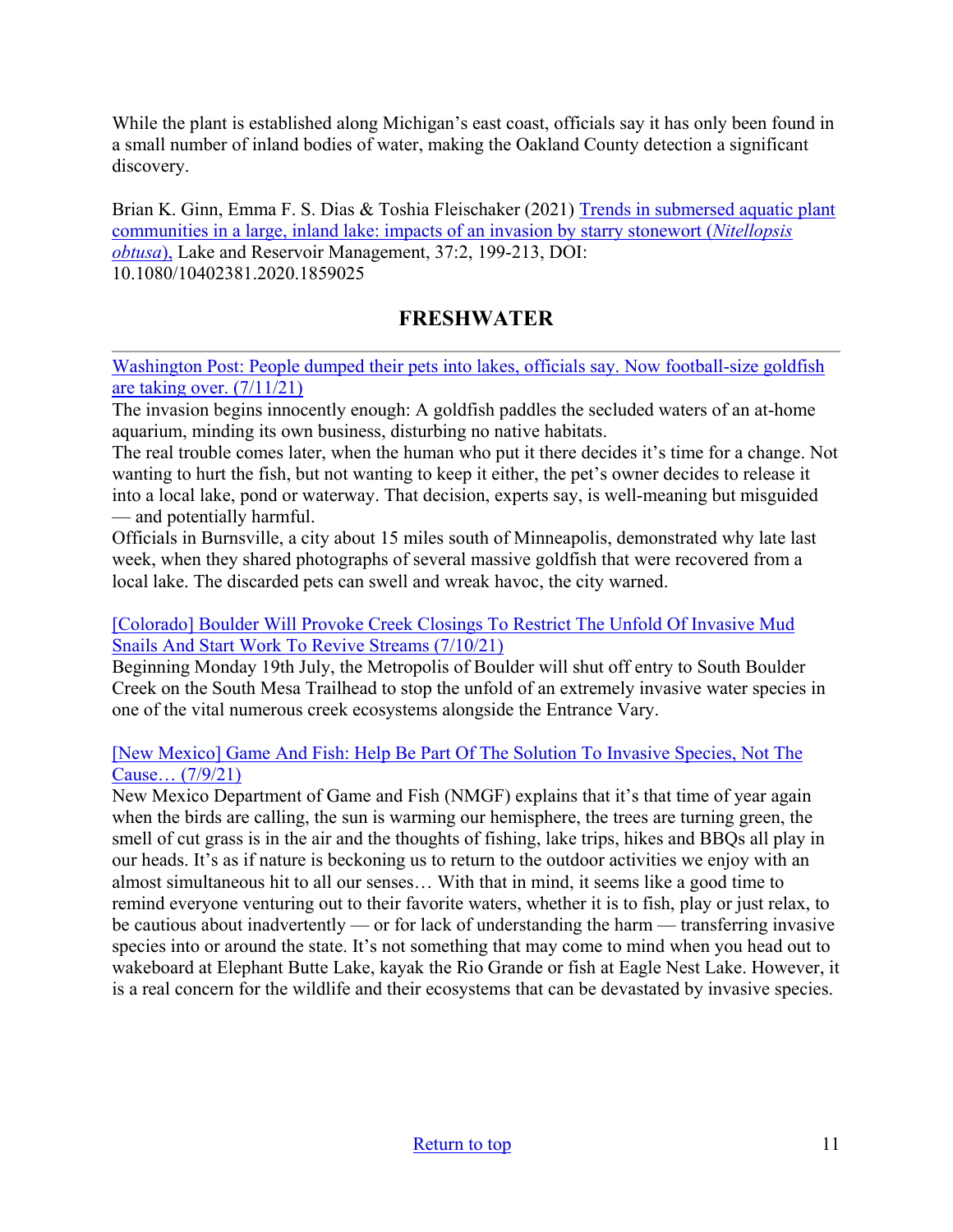## [Antarctica Is Warming. Are Invasive Species on the Way? \(6/28/21\)](https://daily.jstor.org/antarctica-is-warming-are-invasive-species-on-the-way/)

Thanks to Antarctica's frigid isolation, the encircling Southern Ocean has been an exception so far. But with the Antarctic region now warming faster than almost anywhere else on Earth, and maritime traffic there on the rise, a team of biologists began [investigating an unsettling scenario:](https://www.jstor.org/stable/27016897?mag=antarctica-is-warming-are-invasive-species-on-the-way#metadata_info_tab_contents) could the icy waters soon change enough for a foreign species to flourish there and wreak havoc on the Southern Ocean's "near-pristine marine ecosystems?"

#### [New Study on Climate Change Impacts on Plants Could Lead to Better Conservation Strategies](https://news.utexas.edu/2021/06/21/new-study-on-climate-change-impacts-on-plants-could-lead-to-better-conservation-strategies/)   $(6/21/21)$

The loss of plant species that are especially vulnerable to climate change might lead to bigger problems than previous studies have suggested, according to a new study published in the journal Proceedings of the National Academy of Sciences. If confirmed, the findings can help inform conservation strategies and lead to more accurate predictions about what ecosystems will look like in the future… In the experiment, another critical ecosystem function, the ability to resist invasive species, varied widely from year to year. This suggests it's harder to predict what future ecosystems might look like as climate change continues. "Variability in ecosystem functioning isn't necessarily a bad thing," Zavaleta said. "But it does mean more risk that the system can cross thresholds into a new stable state. For example, you might have heavy rainfall one year, allowing a lot of invasive species to come in and some native species to disappear. Then the next year, when it's dry again, maybe the system doesn't snap back."

## **OTHER**

#### <span id="page-11-0"></span>[Biosecurity cameras to help detect foreign invasive species threat \(7/5/21\)](https://www.canberratimes.com.au/story/7325475/new-eye-in-the-sky-to-detect-pest-threat/)

Cameras able to detect foreign pests just a few millimetres in size are the latest weapons being used to stop biosecurity threats from entering the country, thanks to new technology coming out of the capital. Machine-learning cameras developed by Canberra-based Trellis Data have been used at Australian ports to help detect invasive species hiding in cargo containers, without having to manually inspect them. The technology has been used as part of a two-week trial by the Department of Agriculture at the Port of Brisbane.

#### [Invasive Cogongrass Confirmed in Arkansas \(7/1/21\)](https://www.agriculture.arkansas.gov/wp-content/uploads/2021/07/Invasive-Cogongrass-Confirmed-in-Arkansas-Release.pdf)

The Arkansas Department of Agriculture is notifying the public that a new invasive grass species, Cogongrass, has been confirmed in Arkansas for the first time. For several years botanists and land managers have been on the lookout for Cogongrass (*Imperata cylindrica*) in southern Arkansas. This aggressive species, native to Southeast Asia, has spread rapidly across the Deep South over the past few decades. Cogongrass is considered one of the worst invasive species in the world, causing both economic and ecological damages that impact forestry, agriculture, rangeland, and natural ecosystems.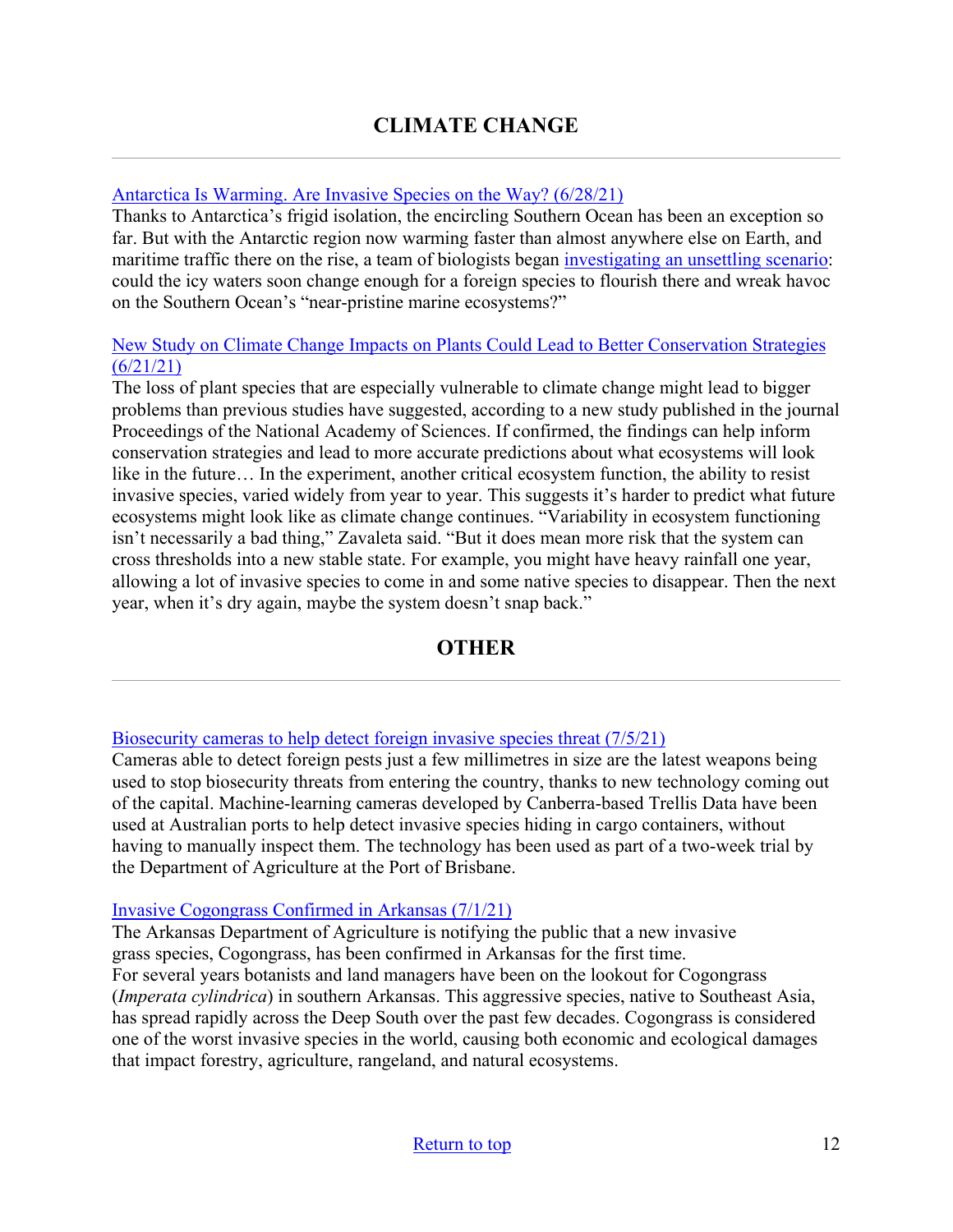### [Invasive jumping worms leap into Oregon \(7/2/21\)](https://today.oregonstate.edu/news/invasive-jumping-worms-leap-oregon)

Jumping worms, a not-so-nice pest that arrived in the United States in the 1920s as fishing bait and as hitchhikers on imported plants and soils, have vaulted into gardens and nurseries up and down the Willamette Valley corridor.

### [Latest species to invade Fort Worth is an icky super-long predatory worm \(6/29/21\)](https://fortworth.culturemap.com/news/city-life/06-29-21-hammerhead-worm-invasive-species-tarrant/)

As if red ants and killer bees aren't bad enough, there's another invasive species in Texas that has slithered into Fort Worth: an extra-long worm — it can be nearly a foot long — disgusting on its own, but also predatory, in that it eats earthworms, which are essential to maintain healthy soil. It's called a hammerhead flatworm, and The Texas Invasive Species Institute confirms that they're starting to be spotted in the Dallas-Fort Worth area.

Ashley Morgan-Olvera, the institute's director of research and outreach, told the Fort Worth Star-Telegram that they've received hundreds of reports of hammerhead flatworms in the past few weeks of heavy rain.

Related: [Invasive hammerhead flatworms and black velvet slugs have been seen in San Antonio](https://www.ksat.com/news/local/2021/07/14/invasive-hammerhead-flatworms-and-black-velvet-slugs-have-been-seen-in-san-antonio-after-recent-rains/)  [after recent rains \(7/14/21\)](https://www.ksat.com/news/local/2021/07/14/invasive-hammerhead-flatworms-and-black-velvet-slugs-have-been-seen-in-san-antonio-after-recent-rains/)

### [\[Podcast\] Pandemic like a global experiment on how human activity affects wildlife, researcher](https://www.invasivespeciescentre.ca/pandemic-like-a-global-experiment-on-how-human-activity-affects-wildlife-researcher-says/)  [says](https://www.invasivespeciescentre.ca/pandemic-like-a-global-experiment-on-how-human-activity-affects-wildlife-researcher-says/)

Amanda Bates, an ecologist at Memorial University in Newfoundland and Labrador led an international team of more than 350 researchers in an effort to study how lockdowns have affected the natural world. Bates spoke with CBC's The Current, and the segment featured a clip from Sarah Rang of the Invasive Species Centre on simple steps that can help prevent invasive species spread.

### [Reactive and Inconsistent Practices Hamstring Efforts to Manage Invasive Plants in the United](https://www.umass.edu/news/article/reactive-and-inconsistent-practices-hamstring-efforts-manage-invasive-plants-united)  [States \(6/23/21\)](https://www.umass.edu/news/article/reactive-and-inconsistent-practices-hamstring-efforts-manage-invasive-plants-united)

As summer unfolds, more than 500 species of invasive plants will be taking root in fields, lawns, and gardens across the U.S. As plants continue to move north driven by climate change, the number of invasives will only increase. Unfortunately, inconsistent regulations that vary from state to state means that invasive plants have an edge on our attempts to control them. However, [new research](https://besjournals.onlinelibrary.wiley.com/doi/epdf/10.1111/1365-2664.13934) from the University of Massachusetts Amherst recently published in the Journal of Applied Ecology suggests that we already have an answer in hand – communication.

### ['Crazy' ants that kill birds eradicated from Pacific atoll \(6/23/21\)](https://www.ctvnews.ca/climate-and-environment/crazy-ants-that-kill-birds-eradicated-from-pacific-atoll-1.5483160)

An invasive species known as the yellow crazy ant has been eradicated from a remote U.S. atoll in the Pacific. The U.S. Fish and Wildlife Service announced Wednesday that the ants have been successfully removed from Johnston Atoll National Wildlife Refuge. The ants stalk seabirds on the uninhabited atoll and prevented nesting on about 70 acres of land.

### [Myna offence – Invasive species declared a pest \(6/21/21\)](https://canberraweekly.com.au/myna-offence-invasive-species-declared-a-pest/)

This week, Environment Minister Rebecca Vassarotti declared that the Indian or common myna was a prohibited pest animal under the Pest Plants and Animals Act 2005 – an Australian first. "While many people find Indian mynas are a nuisance, they have significant environmental impacts and to the community that we are really concerned about," Ms Vassarotti said.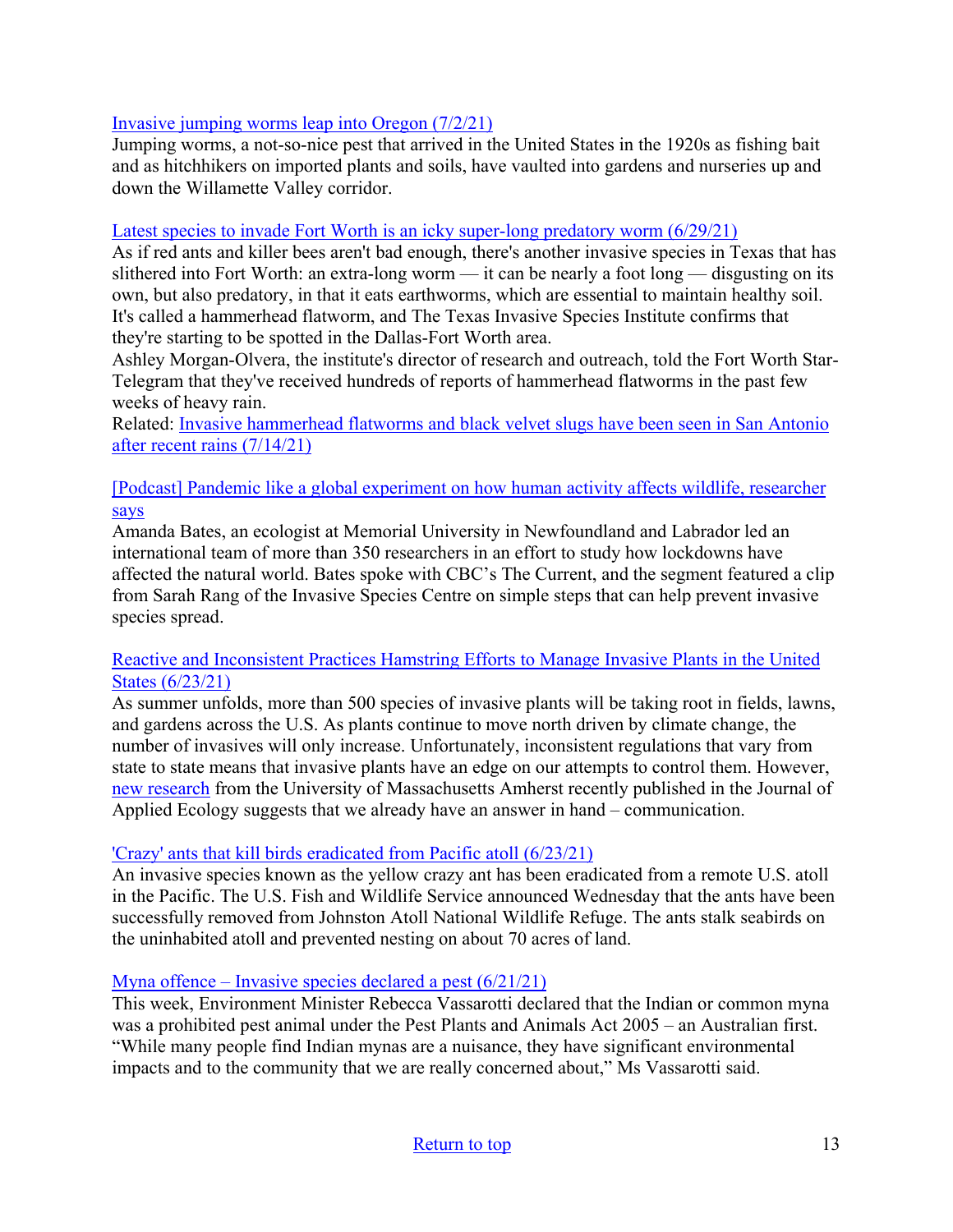### [Invasive jumping worms spreading quickly in Wisconsin \(6/21/21\)](https://www.channel3000.com/invasive-jumping-worms-spreading-quickly-in-wisconsin/)

When you're out in your garden, ecologists want you to look for Amynthas, an earthworm known as jumping worms. They're an invasive species that's spreading quickly around Wisconsin and the U.S. They were first discovered in Wisconsin at the UW-Madison Arboretum in 2013. "We didn't think they were here in the state. (It was) just kind of a random observation and it just launched this whole research program and outreach and communication around this new invasive species," said Brad Herrick.

# **OUTREACH AND EDUCATION**

## **JOBS/GRANTS**

<span id="page-13-0"></span>[Washington DFW: Fish & Wildlife Biologist 1 - European Green Crab Biologist - Permanent -](https://www.governmentjobs.com/careers/washington/jobs/3148189/fish-wildlife-biologist-1-european-green-crab-biologist-permanent-07074?keywords=07074&pagetype=jobOpportunitiesJobs) \*07074-21

Salary \$3,294.00 - \$4,286.00 Monthly Location Thurston County – Olympia, WA Job Type Full Time - Permanent Department Dept. of Fish and Wildlife Job Number 2021-07074

### **Closing 7/19/2021 11:59 PM Pacific**

Help defend the marine waters of Washington by leading a team and supporting the Aquatic Invasive Species (AIS) Prevention Program.

No day is ever the same, the ever-changing and ever-evolving nature of this position provides complex deviations on a regular basis.

Come get your hands and boots dirty, join the Aquatic Invasive Species Prevention Program! With that in mind, picture yourself assisting the lead biologist for the European Green Crab

(EGC) Project while supervising staff and conducting quality control/quality assurance of data. This is an opportunity to lead a team, set goals, develop strategies, and ensure the program performance objectives are met.

The optimal candidate has applied experience in aquatic invasive species management, principles, and procedures.

The best suited candidate has strong work ethic, the ability to take initiative, work independently, and has excellent inter-personal communication and relationship skills.

We are seeking a candidate who respects and values the opinions of others, creating an inclusive team environment where every member feels they contribute value to the project and WDFW.

### [USFWS: Inventory & Monitoring Data Manager GS 12 - 5 positions, CO and HI.](https://www.usajobs.gov/GetJob/ViewDetails/606832100)  **Closes 07/22/2021**

As an Inventory & Monitoring Data Manager your duties will include, but are not limited to, the following:

• Maintain and modify Inventory and Monitoring (I&M) database modules (both geospatial and tabular) to ensure long-term archiving and retrieval of ecological datasets produced by past and forthcoming efforts.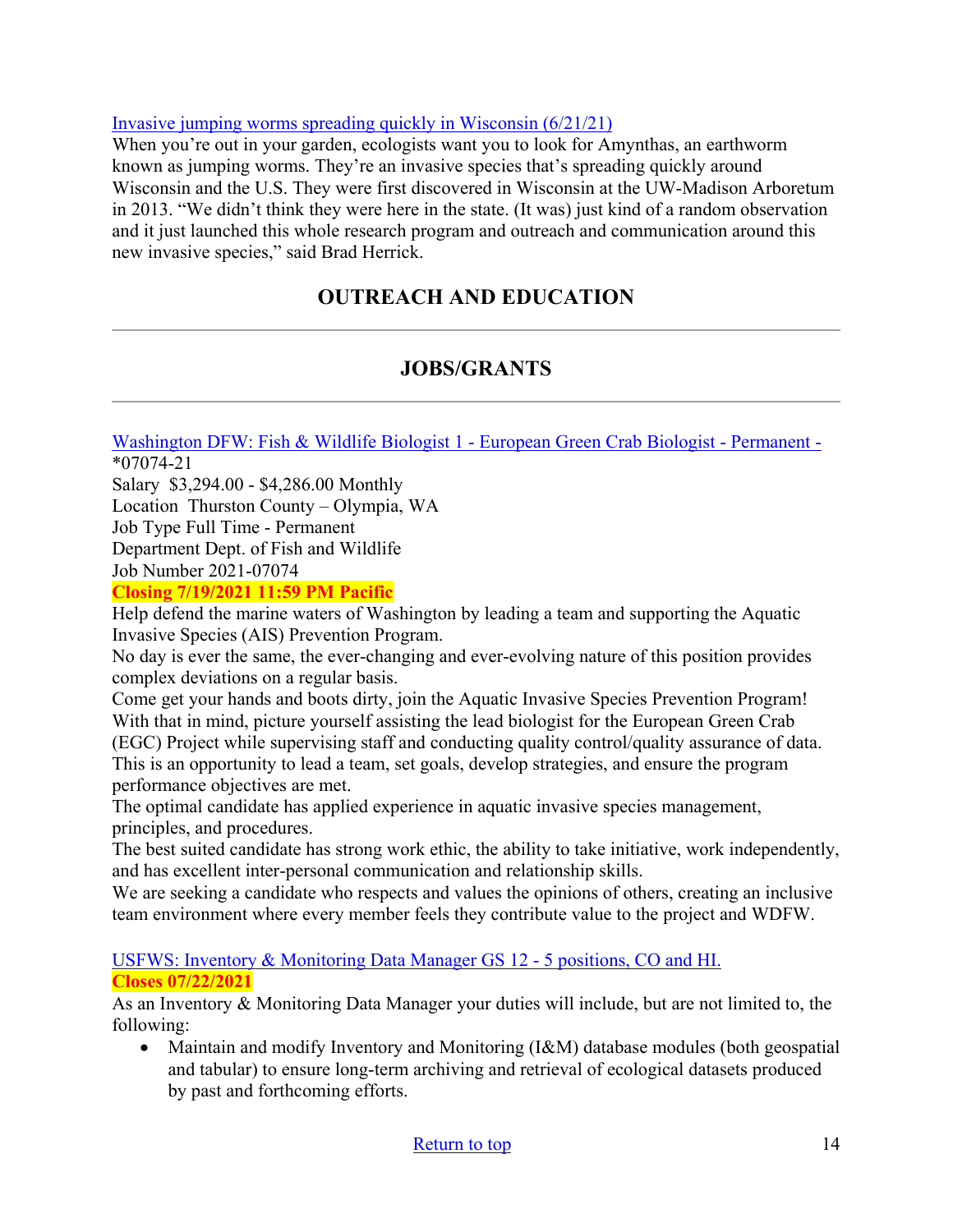- Develop data management tools, protocols, and procedures to assist Natural Resource Program Center (NRPC), Regions, and refuge field stations with organizing, managing and analyzing biological and ecological datasets.
- Responsible for the creation of geospatial and biological metadata.
- Assist National I&M Data Manager and senior NRPC biological staff in the design, development, and distribution of quality assurance (QA) and quality control (QC) standards and protocols.
- Facilitate the planning, coordination, development, and integration of complex database models and information systems used by NRPC.
- Provide expert advice, coordination, training and technical assistance to other NRPC Branches, NWRS offices, regional and program offices and individual refuge units regarding the integration and analysis of biotic and abiotic datasets.
- Develop innovative solutions to improve workflows related to GIS data acquisition, development and documentation.
- Develop, author, budget, recommend, review, and oversee proposals and task orders to support data management projects.
- Formulate, recommend, implement, and distribute I&M guidelines and protocols relating to the documentation, dissemination, archiving, and security of datasets collected through the NWRS I&M initiative.
- Participate in the system and program design for the conversion, management, analysis and display of geographic data utilizing computer graphics equipment.
- Assist with the planning, development, and building of GIS models analyzing information collected for I&M activities.
- Serve as the technical expert providing technical guidance to end users in the operation of GIS and GPS software such as ArcGIS and ERDAS.
- Create maps, charts, graphics, and reports of refuge boundaries, federal ownership status, animal and plant species distribution, and other pertinent cadastral, biological, and natural resource information for the Center staff, other Washington Office employees, Regional Office staff, refuge managers, field biologists, I&M staff, the public, and others.

[USFWS: These positions are Fish and Wildlife Biologist, GS- 0401-7/9.](https://www.usajobs.gov/GetJob/PrintPreview/607237200) **Closes 7/26/21** 

- Boise, ID
- Chubbuck, ID
- Coeur d'Alene, ID
- Portland, OR
- Lacey, WA
- Spokane, WA
- Wenatchee, WA

These are developmental Fish and Wildlife Biologist positions designed to prepare employees for the full performance level work (GS-11). The primary purpose of these positions is to provide biological support on a variety of issues relating to restoration and conservation of fish and wildlife and their habitats. Responsibilities may include:

#### [Return to top](#page-0-0) 15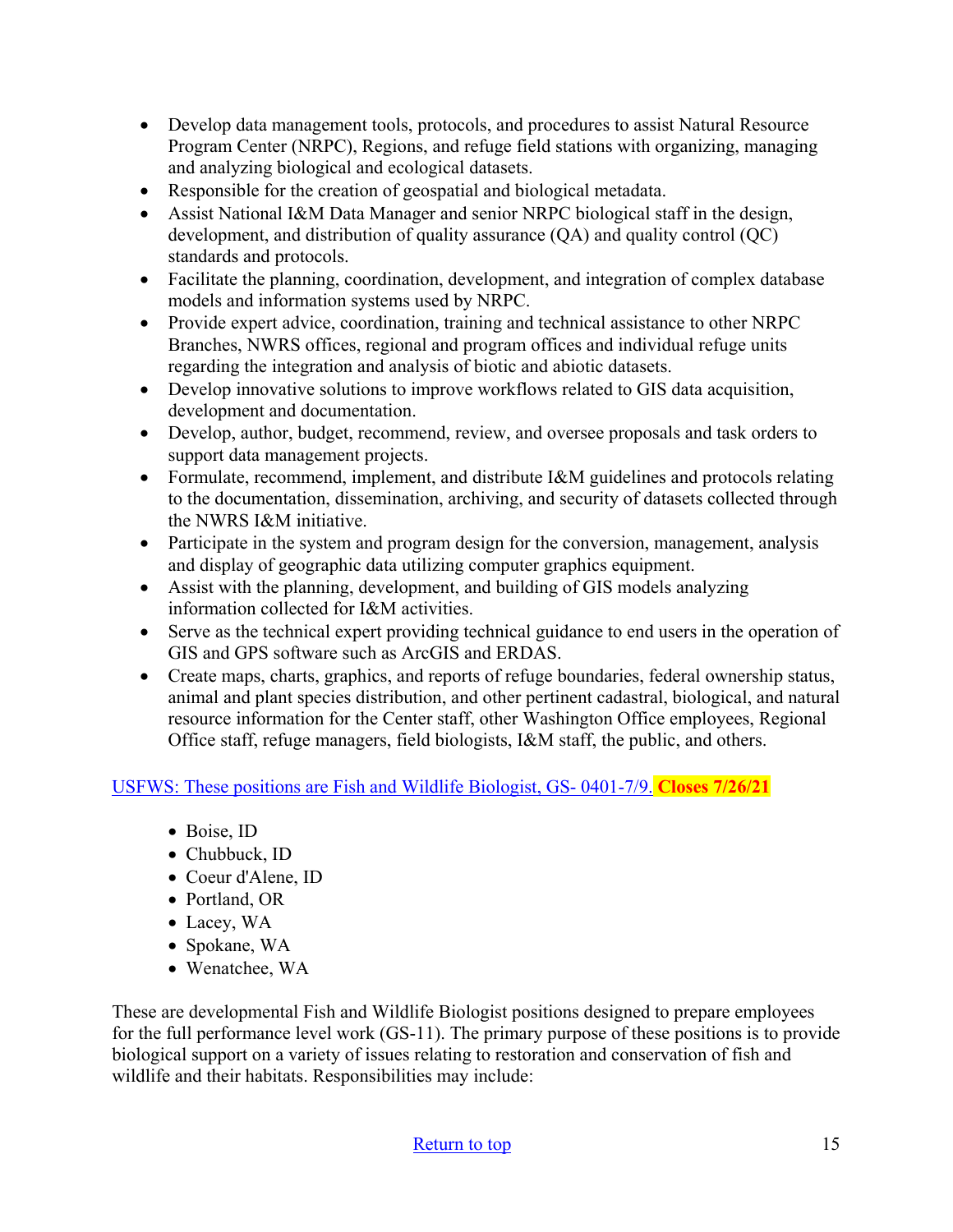- Conducting a wide variety of complex biological and ecological surveys, investigations or inspections involving complex land and water resource development actions to determine the effects on threatened, endangered, candidate or species of concern.
- Review projects to assess restoration and project impacts for the involved area.
- Assisting or developing fish and/or wildlife recovery or management plans to insure conservation and enhancement of fish and/or wildlife and their habitat for a geographic area having a variety of habitat conditions.

The [Lower Columbia Estuary Partnership](https://www.estuarypartnership.org/) is recruiting for two open positions: Technical Contracts Specialist and Communications and Outreach Associate. We are a nonprofit and a National Estuary Program that works to restore the lower Columbia River and engage local kids and adults in learning about and caring for it.

- The Technical Contracts Specialist will assist with the administration of technical contracts, competitive procurement, and financial tracking for Science Team projects. The Science Team is composed of nine staff who manage multiple complex and large (>\$1 million) contracts with funding agencies and subcontractors for habitat restoration, monitoring, and other technical projects. **Applications are due by July 20.** <https://www.estuarypartnership.org/technical-contracts-specialist-application>
- The Communications and Outreach Associate will help develop and implement fundraising strategies, plan community and fundraising events, and support external communications. They will also assist with grant writing and participate in crossfunctional teams as a communications and outreach specialist. **Applications are due by July 30.** [https://www.estuarypartnership.org/communications-and-outreach-associate](https://www.estuarypartnership.org/communications-and-outreach-associate-application)[application](https://www.estuarypartnership.org/communications-and-outreach-associate-application)

### Internship Announcement

## [Internship Opportunity Ballast Water Policy](https://www.flseagrant.org/wp-content/uploads/Florida-Sea-Grant-Ballast-Water-Policy-Intern-Position-Announcement.pdf)

Florida Sea Grant (FSG) is pleased to announce a paid, part-time, fully remote internship opportunity for current undergraduates, graduate/law students, or recent graduates focused on ballast water and aquatic nuisance species policy. The duties of the internship include reviewing ballast water and biosecurity policies aimed at preventing the spread of aquatic nuisance species and pathogens, with a consideration of how they may help reduce or prevent the transmission of coral disease.

Internship Dates

Desired internship dates are mid-August 2021 to mid-November 2021. However, the start and end dates can be flexible based on the needs and schedule of the selected candidate. Compensation and Schedule

The intern will be established as an OPS employee at the University of Florida with a set salary of \$14.00 per hour. The intern will work approximately 15 hours per week for a total of 200 hours (about three months).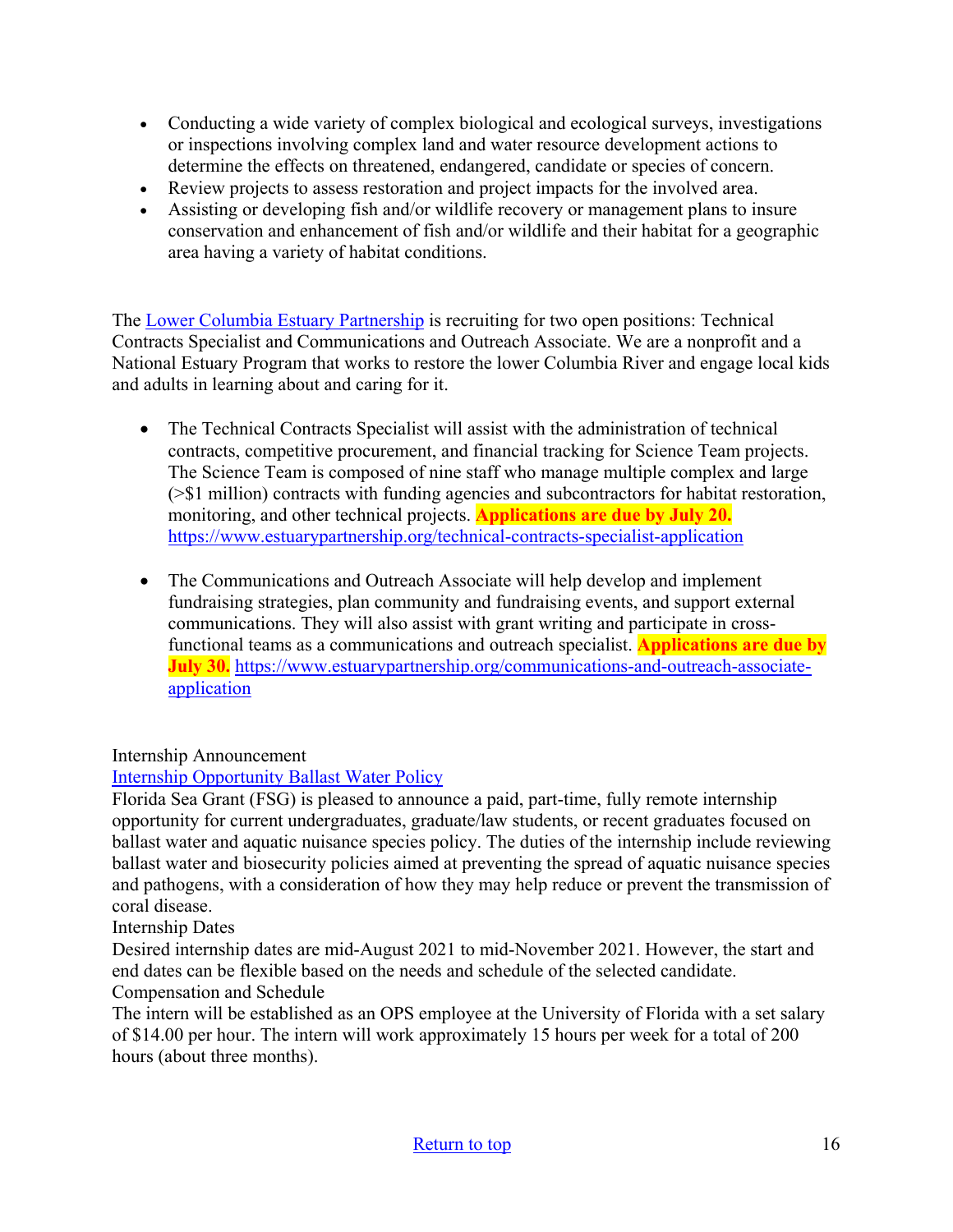Due to the upcoming retirement of CEO Ed Thompson on August 31, The Wildlife Society has launched a [search](https://wildlife.org/wp-content/uploads/2021/06/TWS_Executive-Director-position-anouncement_June2021-FINAL.pdf?utm_source=getresponse&utm_medium=email&utm_campaign=current_members_tws&utm_content=TWS%20Executive%20Director%2FCEO%20Job%20Posting%3A%20Please%20share) for our next Executive Director/CEO.

We are asking all of our members to help us find strong candidates by forwarding this email to everyone in your network who can help spread the word.

Click here to view the job description and application process information. You can also download the document as a pdf after viewing it.

While the position is preferably located in the Washington, D.C. area, qualified candidates who would need to work remotely are also encouraged to apply. All TWS staff members currently work remotely at least part-time, with some opting to work remotely full-time and in various locations across the country.

TWS is a thriving organization that is financially strong and has experienced significant membership growth and annual conference growth over the past few years. We are seeking an experienced, talented leader who can help us build upon this success.

### [Professor and Director, Invasion Science Research Center, University of Florida](https://facultyjobs.hr.ufl.edu/posting/88681)

This is a 12-month tenured position (50-75% research (Florida Agricultural Experiment Station) and 25-50% administration) in the Institute of Food and Agricultural Sciences (IFAS) at the University of Florida. A primary aim of the position is to establish a leading global research program on invasive species. The programmatic emphasis of the selected candidate should be on biology, ecology, evolution, management and/or socioeconomic dimensions of invasive species. The candidate's research should address both basic and applied research questions to better understand invasive plants, animals, microbes, and/or their environmental interactions; and to develop reliable knowledge that informs policy decisions regarding eradication, mitigation and/or management of invasive pests. Research at multiple levels from molecular to ecosystems, and at the interface of invasive species with other global change drivers such as climate change and land use change, is of particular interest. **Open until filled.**

Full announcement:<https://facultyjobs.hr.ufl.edu/posting/88681>

### U.S. Geological Survey's Upper Midwest Environmental Sciences Center

The U.S. Geological Survey's Upper Midwest Environmental Sciences Center (UMESC) is currently recruiting for an Interdisciplinary Supervisory Biologist/Chemist (position may be filled by either a Biologist or Chemist) to serve as the Regulatory Affairs/Quality Assurance Officer. The incumbent will provide scientific and technical leadership to USGS scientists conducting research to develop and maintain the federal and state registration of biopesticides and pesticides used by federal and state agencies to control invasive or nuisance species, implement the USGS Quality Management System at UMESC, and implement the UMESC Quality Assurance Program. The incumbent will join the USGS family and serve the Nation by providing reliable scientific information to describe and understand the Earth; minimize loss of life and property from natural disasters; manage water, biological, energy, and mineral resources; and enhance and protect our quality of life. For more information about UMESC, please visit <https://www.usgs.gov/centers/umesc>

How to apply: Please visit USA Jobs website at<https://www.usajobs.gov/> Open to Public: USGS-RES-21-11115586-DE-EC **Opening and closing dates: 07/12/21 to 07/23/21**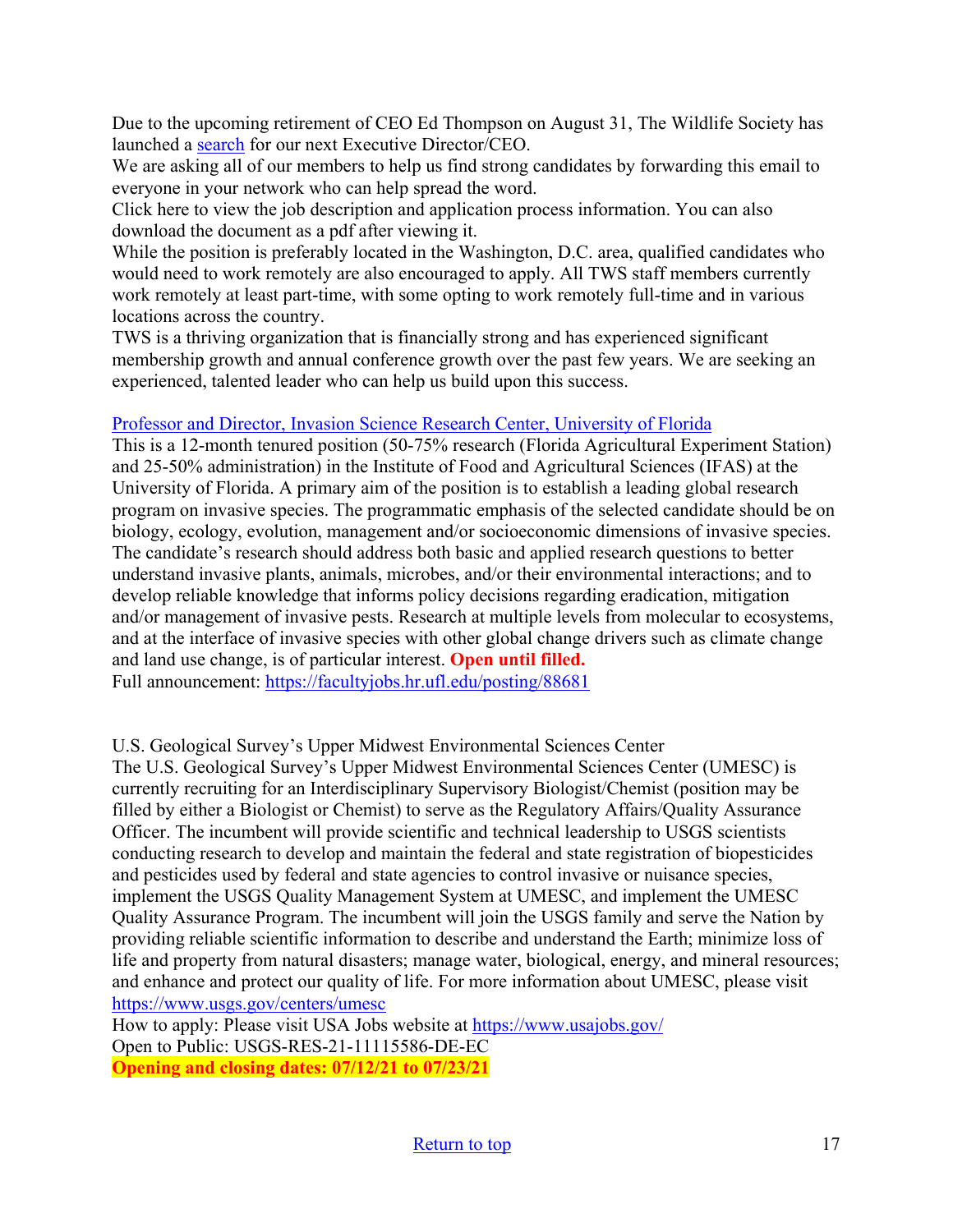Wisconsin Department of Natural Resources

The Wisconsin Department of Natural Resources is currently recruiting for an Organisms in Trade Coordinator (OIT). The position will be responsible for the coordination, development, and implementation of our statewide efforts to stop the introduction of new invasive species through commerce and trade into Wisconsin. This person is a member of the Department Invasive Species Team (DIST) and serves as a Central Office consultant and coordinator for the department's statewide invasive species rule (NR 40) training and outreach program for plant nurseries, aquatic plant retailers, pet dealers, plant and seed wholesalers, horticulture, and similar industries as part of a federally funded grant project. Working closely with the Wisconsin Department of Agriculture, Trade, and Consumer Protection (DATCP) and the WDNR Department Invasive Species Team (DIST), this position conducts outreach efforts through presentations and written communication, and will focus on groups such as the Wisconsin Nursery and Landscape Federation, private nurseries, garden centers, seed producers, bait dealers, pet/aquarium industries, online and out of state vendors and wholesalers, farmers markets, craft stores, botanical gardens, arboretums, master gardener groups, and universities to prevent NR 40 regulated species from being sold and introduced into the state. Follow this link: <https://wisc.jobs/Pages/Agency/DNR.aspx?unit=37000> and scroll down to Job ID 2256. **Closes 7/25/21**

## GRANTS

### 2021 USDA APHIS VS Farm Bill [NADPRP Funding Opportunity is Open](https://www.aphis.usda.gov/aphis/ourfocus/animalhealth/animal-disease-information/farm-bill/ad-preparedness-response-program/)

The United States Department of Agriculture's (USDA) Animal and Plant Health Inspection Service (APHIS), Veterinary Services (VS) is announcing the 2021 competitive funding opportunity for the National Animal Disease Preparedness and Response Program (NADPRP). Established in the 2018 Farm Bill, this program allows APHIS to collaborate with animal health partners to implement high-value projects that enhance prevention, preparedness, detection, and response to the most damaging emerging and foreign animal diseases that threaten U.S. agriculture. Funded proposals are managed via cooperative or interagency agreements. In this funding opportunity, APHIS VS invites eligible entities to submit proposals for projects that will:

- develop and/or enhance State and Tribal foreign animal disease (FAD) vaccination plans to improve animal disease outbreak response capabilities,
- support animal movement decisions in an FAD outbreak, or
- strengthen outreach and education on animal disease prevention, preparedness, and response to specific audiences.

Additional information is available on the USDA APHIS NADPRP website. Proposals must be submitted by 11:59 PM EDT on **Aug 6, 2021**.

### [NOAA Fisheries Announces the 2022 Saltonstall-Kennedy Grant Competition](https://www.fisheries.noaa.gov/national/funding-and-financial-services/saltonstall-kennedy-research-and-development-program?utm_medium=email&utm_source=govdelivery)

The goal of the Saltonstall-Kennedy Grant Program is to fund projects that address the needs of fishing communities, optimize economic benefits by building and maintaining sustainable fisheries, and increase other opportunities to keep working waterfronts viable. Aquaculture-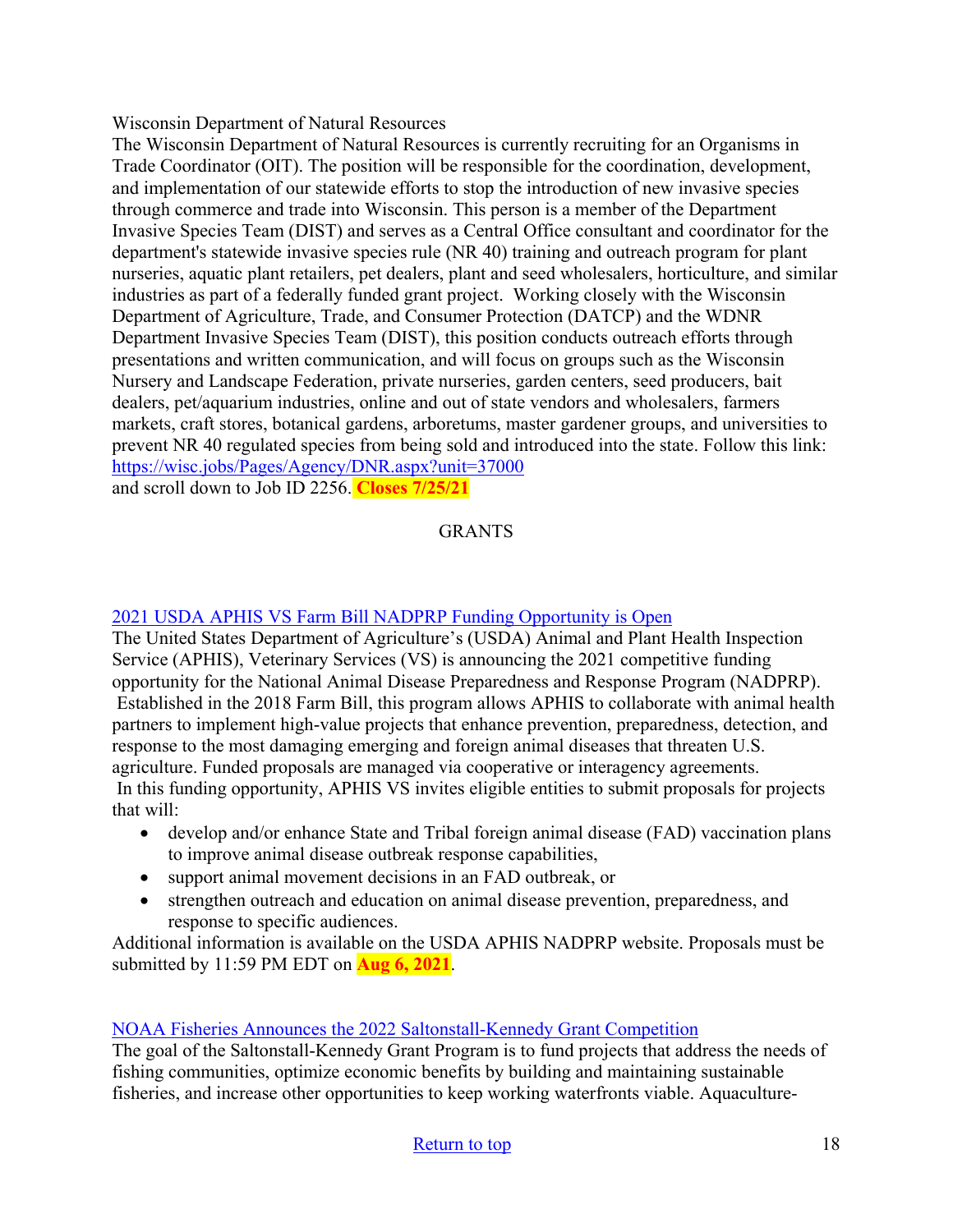focused projects are encouraged to apply. The FY22 solicitation seeks applications that fall into one of two priorities:

- Promotion, Development, and Marketing.
- Science or Technology that Promotes Sustainable U.S. Seafood Production and Harvesting.

<span id="page-18-0"></span>This year's solicitation consists of two separate submission processes. All interested applicants must submit a 2 page pre-proposal through the Notice of Funding Opportunity (NOFO) posted at Grants.gov. Pre-proposals must be received at Grants.gov, postmarked, or provided to a delivery service by 11:59 pm, Eastern Time, **August 16, 2021**. Use of Grants.gov is preferred.

## **FEDERAL/STATE/PROVINCIAL LEGISLATION, RULES, ACTIONS**

### **Advocacy**

[\[Letter\] AFS Urges Biden Administration to Develop Offshore Aquaculture Regulatory](https://fisheries.org/2021/07/afs-urges-biden-administration-to-develop-offshore-aquaculture-regulatory-framework/)  [Framework \(7/1/21\)](https://fisheries.org/2021/07/afs-urges-biden-administration-to-develop-offshore-aquaculture-regulatory-framework/)

As your Administration seeks to reach net zero greenhouse gas emissions by 2050, the American Fisheries Society (AFS) urges you to consider the benefits of a robust marine aquaculture industry in the U.S. in achieving your climate goals. An offshore aquaculture industry in the U.S. can help to reduce our carbon footprint from imported seafood, increase domestic seafood supplies, relieve pressures on wild stocks from increased demand, while increasing the resiliency of our food systems in the face of climate change.

## **State/Province**

[\[South Dakota\] GF&P reviews invasive species rule changes \(7/14/21\)](https://www.dailyleaderextra.com/news/local/article_de962cee-e4d9-11eb-860c-b71049abe70d.html)

The South Dakota Game, Fish and Parks Commission has placed several rule changes related to the control of aquatic invasive species -- such as zebra mussels and rusty crayfish -- up for public comment.

The list of invasive aquatic species created by GF&P personnel also includes quagga mussels, silver and bighead carp, Eurasian water-milfoil weed and curly pondweed. The harm caused by the invasive species includes damages to native fish species, boats and fishing equipment and, in the case of the mussel species, possible harm to swimmers.

The GF&P commissioners met at the Watertown Event Center on July 8-9 and gave final approval to proposals from their May and June meetings. They also passed several other proposals that are now available for public comment.

## **Judicial**

## **Executive**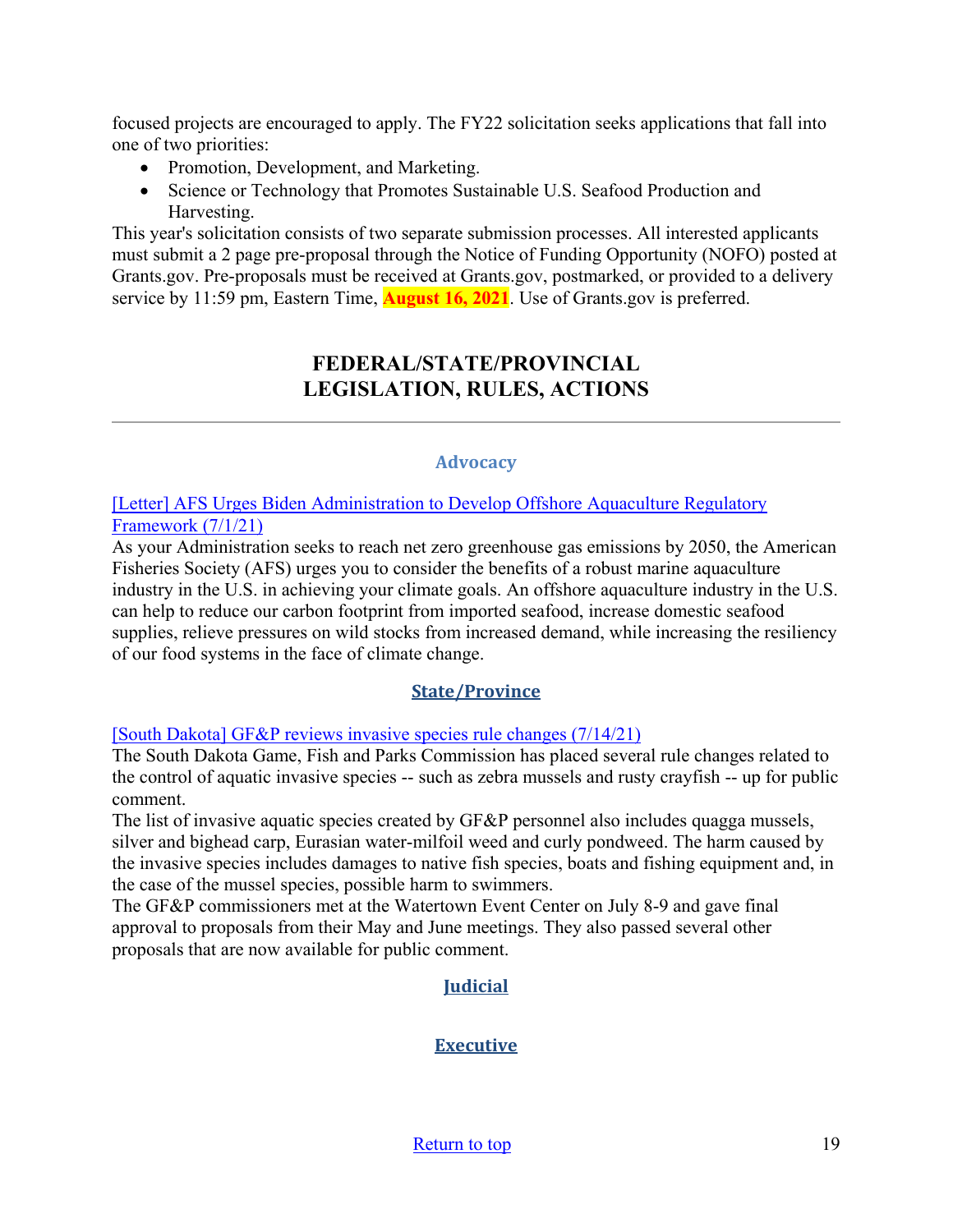## **Congressional**

### [This week: Congress starts summer sprint \(7/12/21\)](https://thehill.com/homenews/senate/562486-this-week-congress-starts-summer-sprint)

Lawmakers are starting to return to Washington, D.C., for a weeks-long summer sprint with some of their biggest priorities hanging in the balance.

The Senate will return on Monday from a two-week July 4 recess. The House will return next week after a three-week break

### [Reconciliation bill may limit GOP support for infrastructure \(7/15/21\)](https://www.rollcall.com/2021/07/15/reconciliation-bill-may-limit-gop-support-for-infrastructure/)

The \$3.5 trillion reconciliation agreement reached late Tuesday by Senate Democrats and the White House has renewed the debate over whether passing it alongside the bipartisan infrastructure plan agreed to last month could tank the bipartisan plan. Key Senate Republicans said Wednesday the reconciliation agreement, which would push through some of President Joe Biden's domestic priorities over GOP objections, could imperil Republican support for the bipartisan infrastructure plan, which includes \$579 billion in new spending

**Related:** [Trouble: IRS funding snags bipartisan infrastructure deal \(7/15/21\)](https://thehill.com/homenews/senate/563263-trouble-irs-funding-snags-bipartisan-infrastructure-deal)

## **Appropriations**

## **COMMERCE**

[Appropriations Committee Releases Fiscal Year 2022 Commerce, Justice, Science, and Related](https://appropriations.house.gov/news/press-releases/appropriations-committee-releases-fiscal-year-2022-commerce-justice-science-and)  [Agencies Funding Bill](https://appropriations.house.gov/news/press-releases/appropriations-committee-releases-fiscal-year-2022-commerce-justice-science-and) (7/11/21)

The House Appropriations Committee today released the draft fiscal year 2022 Commerce, Justice, Science, and Related Agencies funding bill, which will be considered in subcommittee tomorrow. The legislation funds agencies and programs in the Departments of Commerce and Justice, as well as the National Aeronautics and Space Administration (NASA) and the National Science Foundation.

The text of the draft bill is [here.](https://docs.house.gov/meetings/AP/AP00/20210715/113908/HRPT-117-1.pdf) Report language is here. AIS language in the report language is as follows:

Page 38: Lionfish.—The Committee encourages NOAA to award competitive grants to address invasive Lionfish in the Atlantic Ocean and Gulf of Mexico.

Page 51: Regional Biosecurity Plan.—The Department shall continue to submit a report alongside its annual budget justifications describing the activities of the Department

### [Return to top](#page-0-0) 20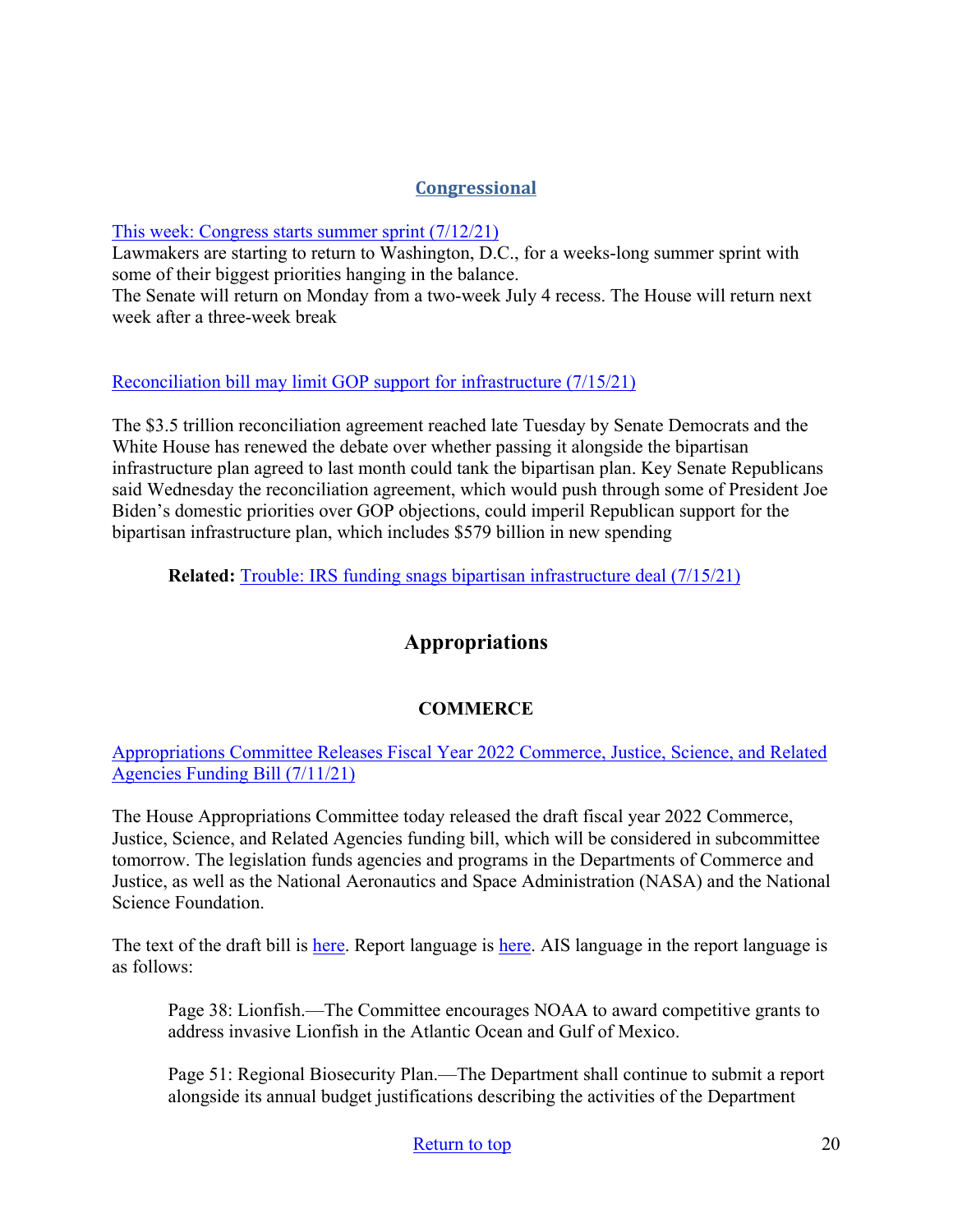during the prior fiscal year to implement the Regional Biosecurity Plan for Micronesia and Hawaii—a strategic plan developed jointly by the Department and other Federal and non-Federal entities to prevent and control the introduction of invasive species in the U.S. Pacific region. The re-port shall include an update of the Departmental activities accomplished in implementation of the plan and next steps and planned activities for further execution of the plan, including estimates of funding that will be obligated toward the implementation and future year requirements

### **ENERGY and WATER**

[Appropriations Committee Releases Reports for Energy and Water Development, and Related](https://appropriations.house.gov/news/press-releases/appropriations-committee-releases-reports-for-energy-and-water-development-and)  [Agencies and Transportation, and Housing and Urban Development, and Related Agencies Bills](https://appropriations.house.gov/news/press-releases/appropriations-committee-releases-reports-for-energy-and-water-development-and)   $(7/15/21)$ 

The House Appropriations Committee today released its reports accompanying the fiscal year 2022 Energy and Water Development, and Related Agencies and Transportation, and Housing and Urban Development, and Related Agencies appropriations bills.

The text of the draft bill is [here.](https://docs.house.gov/meetings/AP/AP00/20210716/113895/BILLS-117--AP--AP00-FY2022EW.pdf) In keeping with the Appropriations Committee's commitment to transparency, information on Community Project Funding in the bill is [here.](https://appropriations.house.gov/sites/democrats.appropriations.house.gov/files/documents/FY22%20E%26W%20Funded%20CPF.pdf) A summary of the bill is [here.](https://docs.house.gov/meetings/AP/AP00/20210716/113895/HMKP-117-AP00-20210716-SD007.pdf) The bill report is here. AIS related items in the reports are as follows:

**Page 16:** Invasive Carp. —The Great Lakes and Mississippi River Inter basin Study was authorized by Congress under section 3061(d) of WRDA 2007 (Public Law 110–114). The Committee notes that the Brandon Road Lock and Dam in Joliet, Illinois, is critical to keeping invasive carp out of the Chicago Area Waterways System, which is the only continuous connection between the Great Lakes and Mississippi River basins. The Committee appreciates that the project received a positive recommendation in the Report of the Chief of Engineers and that funding is included in the fiscal year 2022 budget request to continue work on PED.As the Corps prioritizes projects, it shall consider critical projects to prevent the spread of invasive species. The Corps is directed to provide to the Committee quarterly updates on the progress and status of efforts to prevent the further spread of invasive carp, including the Brandon Road Recommended Plan and the second array at the Chicago Sanitary and Ship Canal; the location and density of carp populations; the use of emergency procedures previously authorized by Congress; the development, consideration, and implementation of new technological and structural counter-measures; and progress on PED work. The Corps shall continue to collaborate at levels commensurate with previous years with the U.S. Coast Guard, the U.S. Fish and Wildlife Service, the State of Illinois, and members of the Asian Carp Regional Coordinating Committee, including identifying navigation protocols that would be beneficial or effective in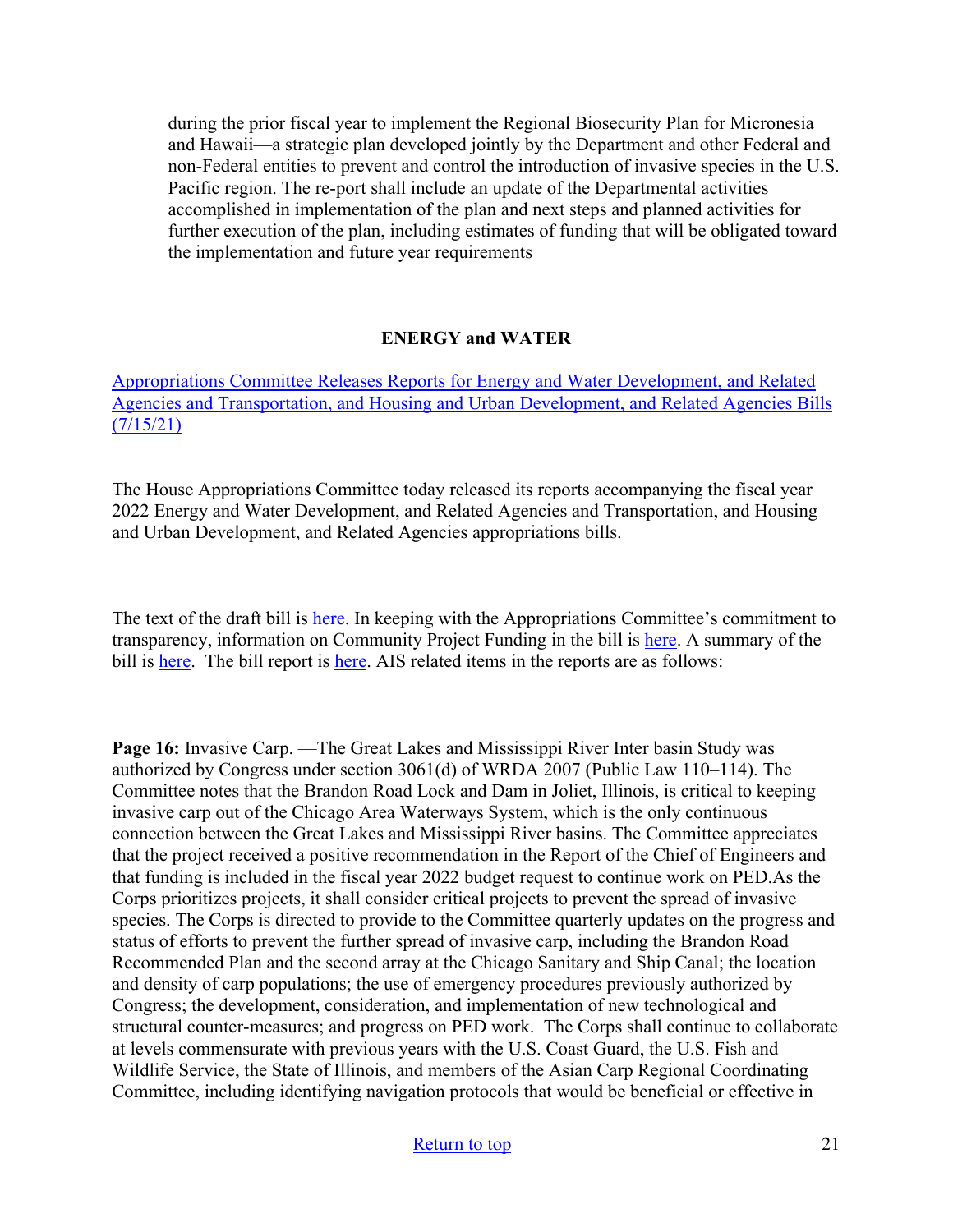reducing the risk of vessels inadvertently carrying aquatic invasive species, including invasive carp, through the Brandon Road Lock and Dam in Joliet, Illinois. Any findings of such an evaluation shall be included in the quarterly briefings to the Committee. The Corps is further directed to implement navigation protocols shown to be effective at reducing the risk of entrainment without jeopardizing the safety of vessels and crews. The Corps and other federal and state agencies are conducting ongoing research on additional potential invasive carp solutions. The Corps is directed to provide to the Committee not later than 30 days after enactment of this Act a briefing on such navigation protocols and potential solutions.

**Page 24:** Coordination with Other Water Resource Agencies. —Additional funds are included for continued collaboration with other federal agencies and stakeholders on invasive species challenges.

**Page 36:** Aquatic Plant Control Program. —Of the additional funding pro-vided for the Aquatic Plant Control Program, \$17,000,000 shall be for watercraft inspection stations, as authorized in section 104 of the River and Harbor Act of 1958, equally distributed to carry out subsections  $(d)(1)(A)(i)$ ,  $(d)(1)(A)(ii)$ , and  $(d)(1)(A)(iii)$ , and  $$3,000,000$  shall be for related monitoring, as authorized by section1170 of the America's Water Infrastructure Act of 2018. Additional funding is also provided for nationwide research and development to address invasive aquatic plants, and activities for monitoring, surveys, and control of flowering rush and hydrilla verticillate. The recommendation also provides \$150,000 to commence activities authorized under section 509 of WRDA 2020, and the Corps is directed to provide to the Committee prior to the obligation of any funds for this purpose a briefing on how it will implement this pro-gram. Lastly, the recommendation provides additional funding for activities authorized by section 505 of WRDA 2020, and the Corps is directed to provide to the Committee prior to the obligation of any funds a briefing on how it will implement this program.

**PAGE 66:** Chicago Sanitary and Ship Canal Dispersal Barrier. —The Committee notes the Chicago Sanitary and Ship Canal (CSSC) dispersal barrier at Des Plaines River is a key control mechanism for protecting the Great Lakes from invasive carp. Over the last decade, the Corps has invested significant resources in building a permanent electric barrier on the Chicago Area Waterways System. The Committee appreciates that the Corps allocated resources to complete construction of the second array at the CSSC in fiscal year 2021. The Committee notes that maximizing effectiveness of the CSSC can have significant immediate benefits for preventing spread of aquatic invasive species into the productive and eco-logically diverse Great Lakes system.

**Page 90:** San Justo Reservoir, California. — The Committee recognizes the benefits of the San Justo Reservoir Zebra Mussel Eradication Project, and Reclamation is reminded that this project is eligible to compete for the additional funding provided in Water Conservation and Delivery. The Committee also recognizes that previous work conducted by Reclamation has demonstrated the efficacy of using muriate of potash (MOP) in treating invasive mussels. The Committee encourages Reclamation to leverage existing knowledge on MOP treatments to address the zebra mussel infestation at the San Justo Reservoir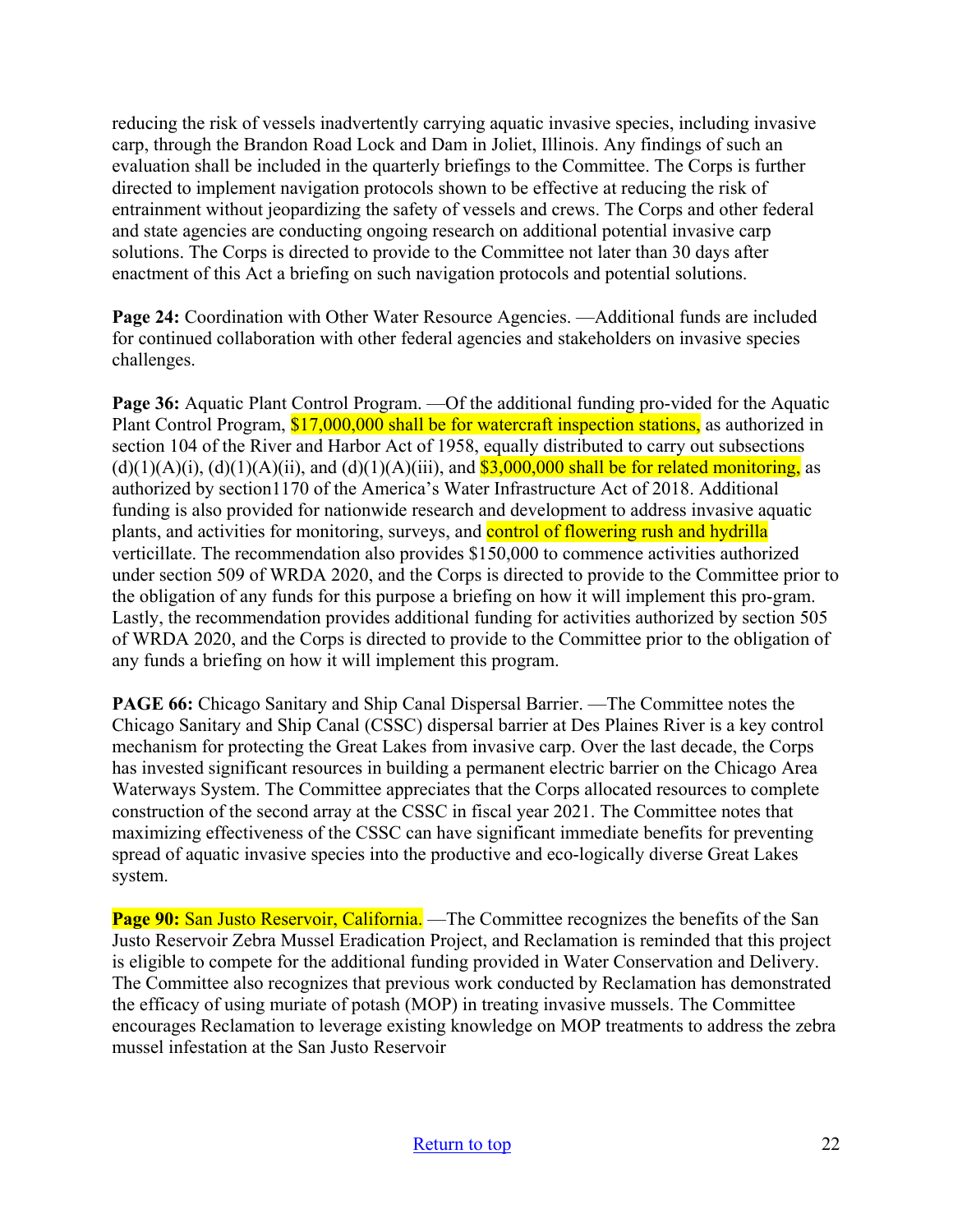**Page 115:** The recommendation provides \$5,000,000 to continue industry-led research, development, demonstration, and deployment efforts of innovative technologies for fish passage and invasive fish species removal at hydropower facilities, as well as analysis of hydrologic climate science and water basin data to understand the impact of climate change on hydropower.

## **INTERIOR/EPA**

[Appropriations Committee Approves Fiscal Year 2022 Interior, Environment, and Related](https://appropriations.house.gov/news/press-releases/appropriations-committee-approves-fiscal-year-2022-interior-environment-and-0)  [Agencies Funding Bill \(7/1/21\)](https://appropriations.house.gov/news/press-releases/appropriations-committee-approves-fiscal-year-2022-interior-environment-and-0) 

The House Appropriations Committee today approved the fiscal year 2022 Interior, Environment, and Related Agencies bill on a 32-24 vote.

A summary of the bill is [here.](https://appropriations.house.gov/news/press-releases/appropriations-committee-releases-fiscal-year-2022-interior-environment-and) The text of the bill, before the adoption of amendments in full Committee, is [here.](https://docs.house.gov/meetings/AP/AP06/20210628/112856/BILLS-117-SC-AP-FY2022-Interior-AppropsInteriorDraftBillFY2022.pdf) In keeping with the Appropriations Committee's commitment to transparency, information on Community Project Funding [*AKA "earmarks"]* in the bill is [here.](https://appropriations.house.gov/sites/democrats.appropriations.house.gov/files/documents/FY22%20Interior%20Funded%20CPF.pdf) [*Note: Invasive relate items in the earmarks can be found on page 11*].

The bill report, before the adoption of amendments in full Committee, is [here.](https://docs.house.gov/meetings/AP/AP00/20210701/112878/HMKP-117-AP00-20210701-SD002.pdf) AIS related items in the reports are as follows:

### **TITLE I—DEPARTMENT OF THE INTERIOR**

#### **USFWS**

**Page 20:** Wildlife and Habitat Management. —The recommendation includes \$264,517,000, which includes \$23,425,000 for Invasive Species Strike Teams an increase of \$10,000,000 above the enacted level for new teams to focus on high priority invasive species problems, such as nutria, to eradicate or control them before they develop more of a stronghold in the environment. The Committee also urges the Service to consider fire prone areas, or regions that are made more fire prone by the presence of invasive species, such as buffelgrass, when allocating and prioritizing resources for the Invasive Species Strike Teams and in their other efforts to eradicate invasive species.

**Page 26**: Aquatic Invasive Species. —The recommendation includes \$45,311,000 [*Note: past USFWS numbers: FY 2021 \$41,159,000 FY 2020 \$40,482,000; FY 2019 \$21,748,000*]

of which no less than \$3,834,000 is to help States implement plans required by the National Invasive Species Act (NISA); \$1,566,000 is for NISA coordination; and \$6,088,000 is to implement subsection 5(d)(2) of the Lake Tahoe Restoration Act. The Committee continues funding to aid the Service in working to prevent Invasive carp from entering the Great Lakes, and to control and eradicate them from the Mississippi River;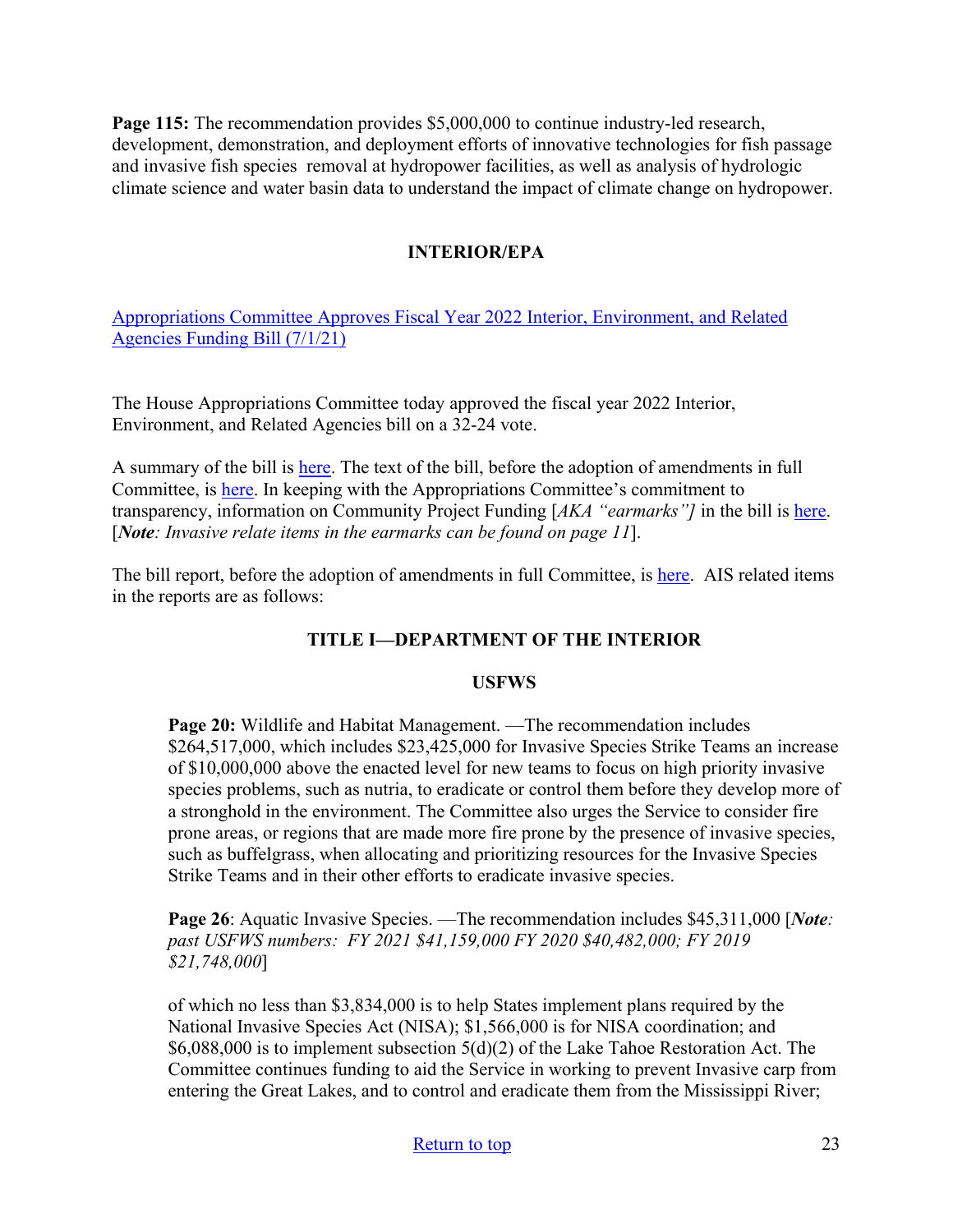its six sub-basins, the Upper Mississippi River, Missouri River, Arkansas-Red White River, Lower Mississippi River, Tennessee Cumberland River, and Ohio River, and Kentucky Lake, and Lake Barkley. This recommendation includes \$26,000,000 for Invasive carp, of which \$4,000,000 is for contract fishing; \$1,011,000 is for Sea Lamprey administration costs; \$3,500,000 is to prevent the spread of quagga and zebra mussels in the West; and \$2,367,000 is for prevention.

The \$4,000,000 provided for contract fishing will create jobs while advancing efforts to combat Invasive carp by expanding and perfecting the combined use of contract fishing and deterrents to extirpate Invasive carp, including grass carp, where already established, pursuant to individual State laws and regulations and as called for in management plans to prevent a sustainable population from establishing in the Great Lakes. Contract fishing has proven to be an extremely effective management tool. The Service shall continue to work with its State partners to gather data to analyze the impacts of contract fishing to control abundance and movement of Invasive carp, including grass carp, and to make sure adequate resources are provided to support the efforts of the Invasive Carp Regional Coordinating Committee. The Committee recognizes the importance of understanding the current economic situation as it relates to the removal and uses of Invasive carp. The Committee directs the Department of Interior to hold a one-day forum modeled on the March 25, 2021 Department of the Interior oil and gas forum to review how Invasive carp that are removed through contract fishing or by other means are being utilized. Participants should include State Departments of Natural Resources, academia, and other interested stakeholders to ascertain current and potential uses, including human consumption and as a source for bait. The Service is to maintain a link on their website to this forum and brief the Committee on the findings within 180 days of enactment of this Act.

The Service is encouraged to pursue technologies to aid in the elimination, mitigation, or control of aquatic nuisance species and invasive species that do not result in the addition of chemical agents to the ecosystem that can lead to harmful by-products such as algal blooms.

#### **USGS**

**Page 40:** Biological Threats and Invasive Species Research Program. —The recommendation provides \$43,951,000. This funding level provides \$10,620,000 to continue critical research for Invasive carp, including \$3,000,000 for research to contain or eradicate grass carp such as the Survey's on-going work to develop species-specific toxicants for grass carp. The recommendation also provides \$4,720,000 for re-search on chronic wasting disease in wild populations of cervids. The Survey should continue to collaborate with partners, including institutions of higher education that have expertise in biology, ecology, and epidemiology of prion diseases, to develop early detection tools and compounds to disrupt transmission of the disease. Funding for research on Coral Disease, White Nose Syndrome, and Greater Everglades Invasive species is maintained at the enacted level, and \$4,190,000 is provided for reducing threats of invasive species and wildlife disease in a changing climate.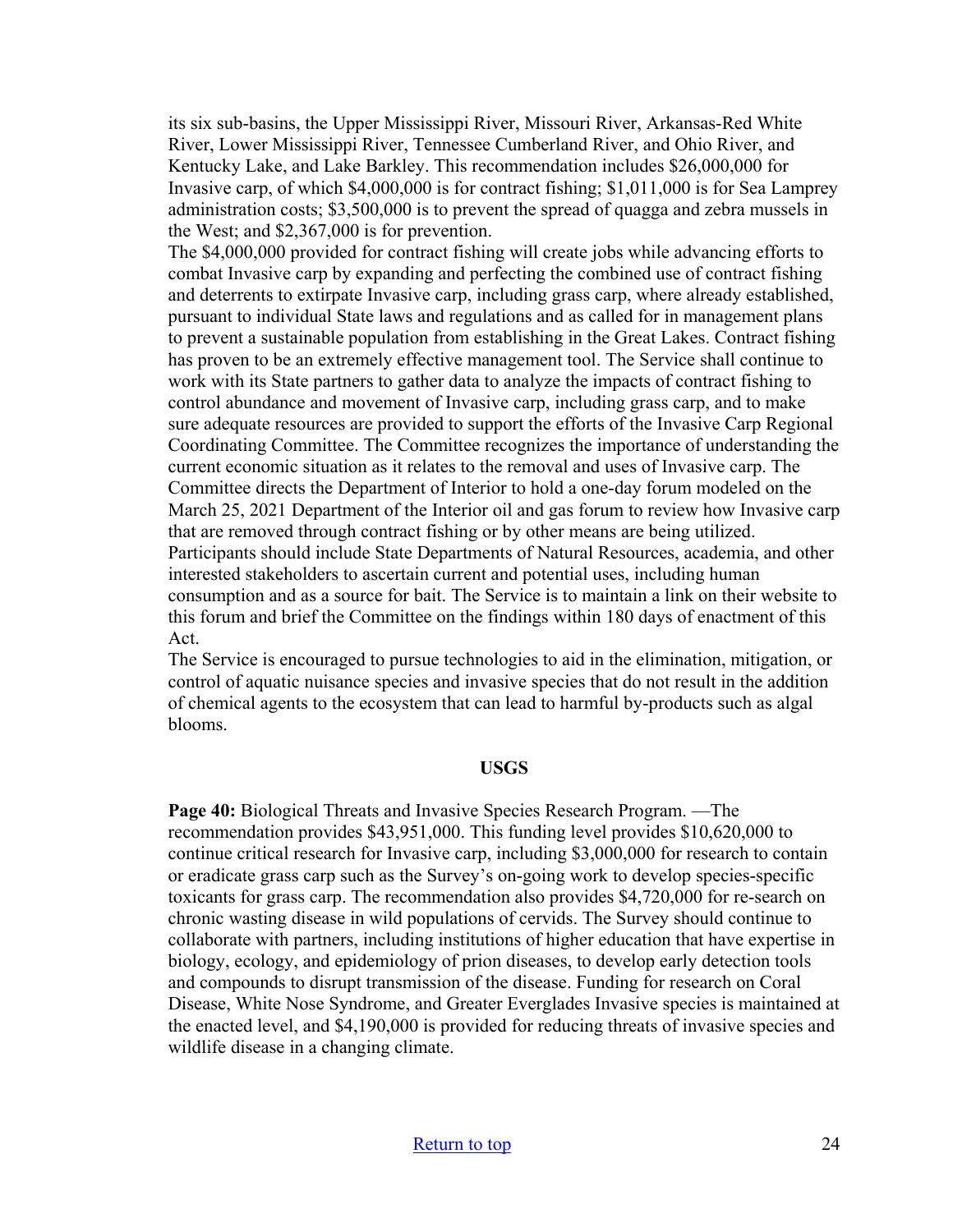**Page 44:** The Water Resources Research Act was designed to provide more effective coordination of the Nation's water research by establishing Water Resources Research Institutes at universities in each State, territory, and the District of Columbia. These institutes provide vital support to stakeholders, States, and Federal agencies for longterm water planning, policy development, and resource management. The recommendation provides \$15,000,000. Research on aquatic invasive species in the Upper Mississippi River region to address a critical need for multi-state research is maintained at no less than the enacted level. The Committee encourages the continuation of the development of multi-state research teams to coordinate needed research for aquatic invasive species in the basin and requests a briefing on the aquatic invasive species hydrologic re-search proposals that are approved. The Committee also encourages the use of the funding increase for research on PFAS.

### **OPERATION OF INDIAN PROGRAMS**

**Page 53:** Agriculture and Range Program. —The recommendation provides \$42,127,000 for the Agriculture and Range Program, \$5,607,000 above the enacted level and \$700,000 below the budget request. This amount includes \$14,781,000 for Invasive Species and \$27,346,000 for Agriculture Program (TPA).

### **INSULAR AFFAIRS ASSISTANCE TO TERRITORIES**

**Page 68:** Regional Biosecurity Report. —The Department is directed to include in its annual budget submission an updated report describing the activities of the Department during the preceding fiscal year to implement the Regional Biosecurity Plan for Micronesia and Hawaii, as developed jointly by the Department and other Federal and non-Federal entities to prevent and control the introduction of invasive species in the United States Pacific Region. The report shall also include next steps and planned activities of the Department for further implementation of the plan, including estimates of additional funding to be used or needed for such next steps and planned activities.

### **TITLE II—ENVIRONMENTAL PROTECTION AGENCY**

**Page 87:** Great Lakes Restoration Initiative. —The Committee recommends \$375,000,000 for the Great Lakes Restoration Initiative (GLRI), \$45,000,000 above the enacted level and \$35,000,000 above the budget request. The Committee directs the Agency and other federal partners to continue to work together in coordination with the Great Lakes States, Tribes, local authorities, and nonfederal stake- holders to prioritize action-oriented projects across the five focus areas in lieu of additional studies, monitoring, and evaluations. Such projects include, but are not limited to, remediating and delisting Areas of Concern, reducing nutrient runoff, preventing and controlling invasive species, improve water quality, and in-crease coastal resiliency through restoration and protection of streambanks, natural coastlines and shorelines. As the Agency dis-tributes funds across the five focus areas, tribal related activities should be maintained at not less than \$15,000,000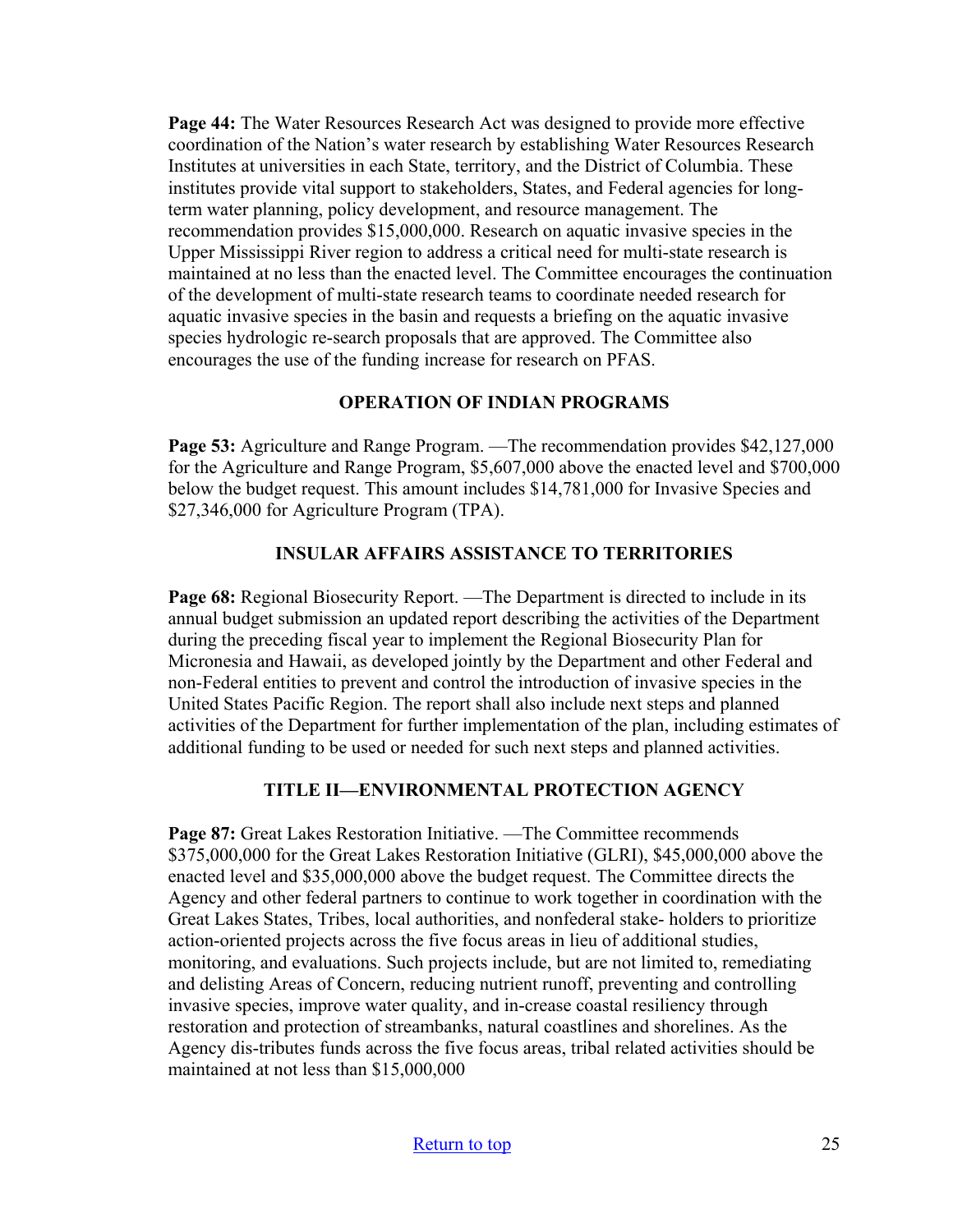**PAGE 89:** Great Lakes and Lake Champlain Invasive Species Program. — The Committee notes that it has yet to receive the plans directed in P.L. 116–94 and P.L. 116– 260 on the Agency's previous and planned actions to implement the Great Lakes and Lake Cham-plain Invasive Species Program as authorized by the Vessel Incident Discharge Act (P.L. 115–282). In fiscal year 2022, the Committee expects the Agency to finalize its plan expeditiously, and directs the Agency to use not less than the fiscal year 2021 level of funds from the appropriate Geographic Programs to use sound science and technological advancements to monitor for the intro-duction and spread of aquatic nuisance species into or within the Great Lakes and Lake Champlain systems. The Agency is directed to include details of these relevant funding levels as part of the Agency's operating plan.

**An AIS federal legislative table is posted on the web on the [www.westernais.org](http://www.westernais.org/) website. Go to<https://www.westernais.org/regulations> and scroll all the way to the bottom**

## <span id="page-25-0"></span>**TRAININGS, WEBINARS, CONFERENCES AND MEETINGS**

## **Archived Materials**

## **Events: Webinars, Trainings, Conferences and Meetings**

## **Watercraft Inspection Training**

For more information go to<https://www.westernais.org/> (under the "Training" tab) or contact Quagga D  $\omega$  (702)236-3814 or quaggadee $\omega$ cox.net

> *Because of continued concerns due to COVID-19 upcoming meetings and events listed below may be postponed, cancelled or converted to teleconferencing events. Please check directly with the organizers of these events for the most up-to-date information.*

> > **2021**

[Return to top](#page-0-0) 26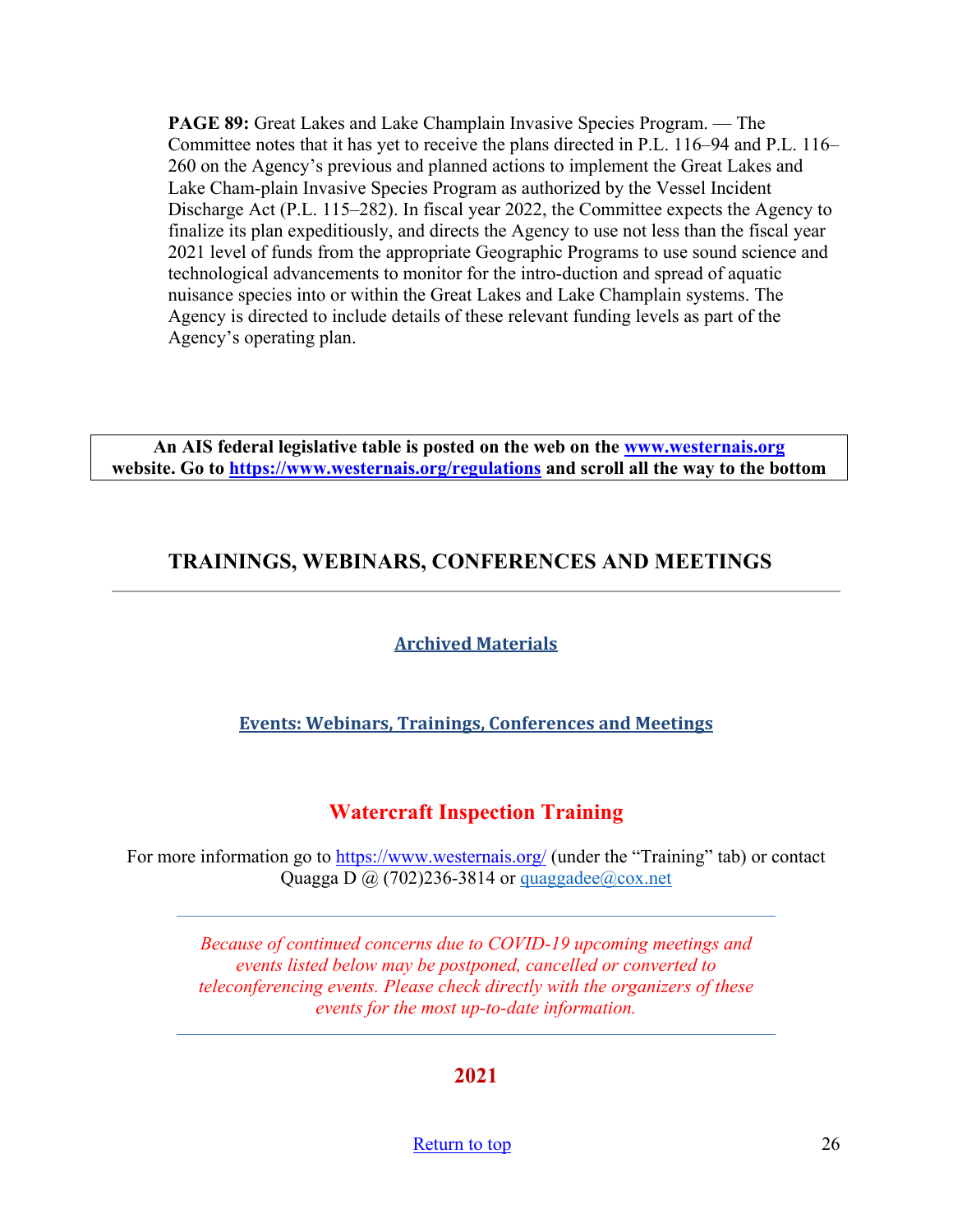### July

### [2021 Summer Student Seminar Series](https://docs.google.com/forms/d/e/1FAIpQLSd70h0q5x5J0l8_VID1RYUbvqI2loT65yyDNGiir2Sl37vJQA/viewform)

The U.S. Geological Survey's Nonindigenous Aquatic Species Database presents a seminar series focused on providing undergraduate students and early career scientists insight into federal career options as well as how various federal agencies work on invasive species issues nationwide. All seminars start at 3pm (Eastern)

- July 16 Jolene Trujillo (U.S. Bureau of Reclamation)
- July 21 Chelsea Bahaty (U.S. Army Corps of Engineers)
- July 23 Kaitlin Kovacs (U.S. Geological Survey)
- July 28 Yale Passamaneck (U.S. Bureau of Reclamation)
- July 30 Dr. Rochelle Sturtevant (National Oceanic and Atmospheric Administration)
- August 4 Mike Ielmini (U.S. Forest Service)
- August 6 Dr. Earl Campbell (U.S. Fish and Wildlife Service)
- August 11 Dr. Craig Martin (U.S. Fish and Wildlife Service)
- August 13 Katie O'Donnell (U.S. Geological Survey)
- August 20 Dr. Jacoby Carter (U.S. Geological Survey)

### NAISMA Monthly Webinar:

[July 21, 1 p.m. CT - Best Management Practices for Pesticide Applications](https://us02web.zoom.us/webinar/register/WN_bjKL3o7-Qxet-uQszyjk-Q?utm_medium=email&utm_source=govdelivery)

Description: To use pesticides legally and efficaciously the first step is to identify the pest. Then determine your pest management strategy. If a pesticide or mixture of pesticides is the best choice, the pest manager must read, understand and follow the pesticide product's label. This presentation will "walk-through" a number of key label statements. Emphasis will be placed on the importance of assuring the site is allowed on the label, environmental hazard statements, mixing compatibility and jar tests, and sprayer clean-up procedures.

August

[2021 Pacific NorthWest Economic Region 30th Annual Summit](http://www.pnwer.org/2021-summit.html) 

Date: Aug 15, 2021 to Aug 19, 2021 Venue: Big Sky Resort Location: Big Sky, Montana Notes: Rescheduled from 2020 to 2021

NAISMA Monthly Webinar: [August 18, 1 p.m. CT - Racial Equity & Environmentalism](https://us02web.zoom.us/webinar/register/WN_vfMtxvYvQUeVVN5R-mgWdA?utm_medium=email&utm_source=govdelivery)

Description: This presentation will provide the history of the construction of race, (a key component in driving these inequities), while also examining environmental policies that have had a layered impact on the environmental movement and contributed to the racial homogeneity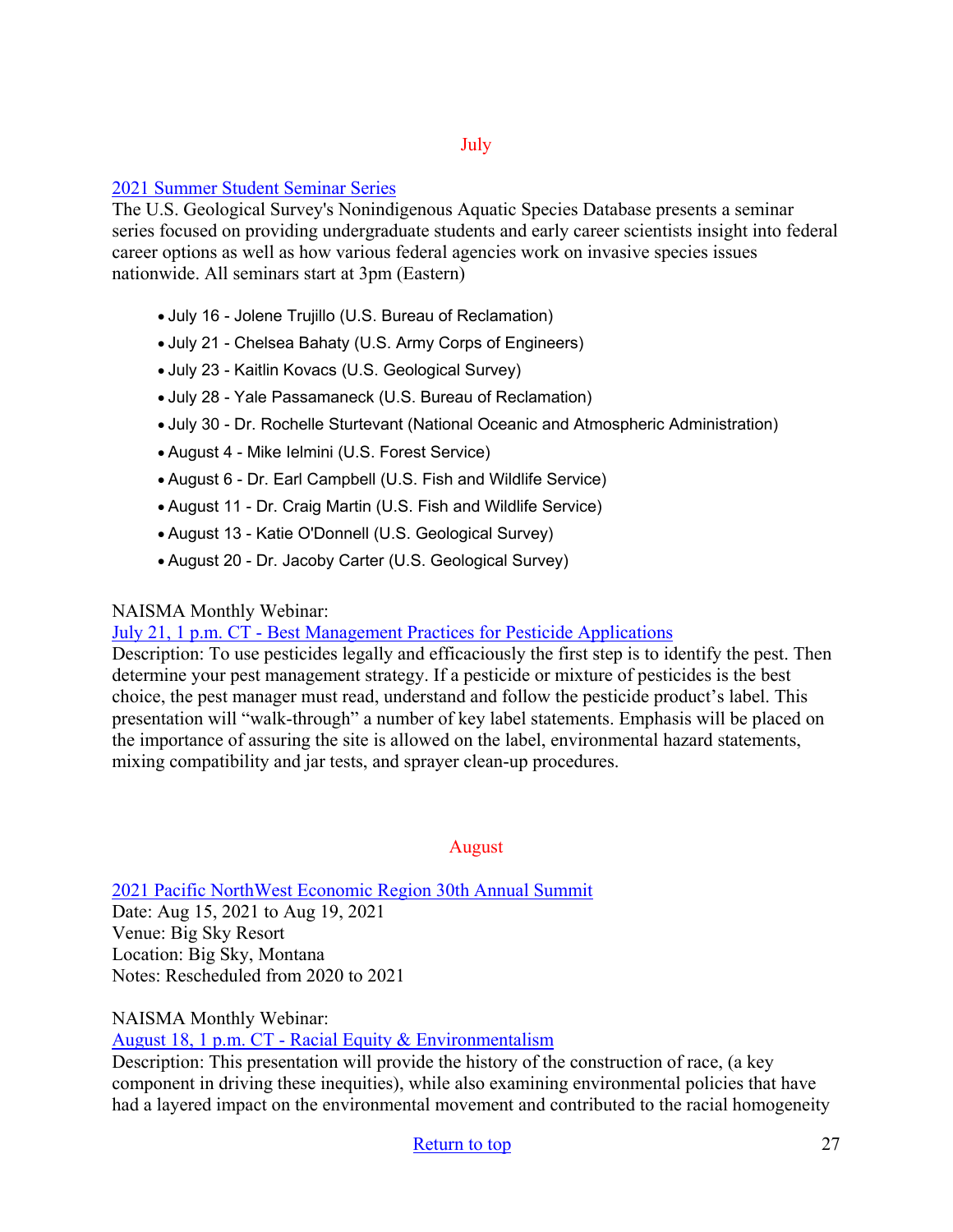we see today. The goal of this presentation is to help participants understand why these inequities exist and develop shared language for how to discuss these issues and interrogate the intricate relationship between race and institutional outcomes.

### September

### [Western Regional Panel on ANS](https://westernregionalpanel.org/)

Update: Following the results of the attendance survey, the Executive Committee of the Western Regional Panel on ANS has voted to call off the in-person Salt Lake City WRP Annual Meeting and transition to an all-virtual annual meeting this fall. The WRP will continue to provide topnotch virtual presentations that bring the latest in AIS information and research across the West. On top of this, there will be supplementary virtual social spaces to ensure that we are still making those important connections and fortifying a network of AIS professionals!

[Minnesota Aquatic Invasive Species Research Center Showcase](https://www.maisrc.umn.edu/?utm_medium=email&utm_source=govdelivery) September 22, 2021; St. Paul, Minnesota

[North American Invasive Species Management Association Annual Conference](https://naisma.org/conferences/?utm_medium=email&utm_source=govdelivery) September 27- 30, 2021; Missoula, Montana (with online options) The only invasive species management conference to… Bridge geographic divides between West and East, North and South, land and water, Connect science to action through research, policy, and outreach initiatives and opportunities across North America. cohosted by Montana Invasive Species Council

### **October**

[Mississippi River Basin Panel Meeting](http://mrbp.org/meetings?utm_medium=email&utm_source=govdelivery) October 5-7, 2021; This year's coordination meeting will be held at Reelfoot Lake State Park near Tiptonville in northwest Tennessee. Location: Ellington Hall Auditorium, Reelfoot Lake State Park, 2595 Hwy 21 E Tiptonville, TN 38079

The Invasive Species Council of BC is pleased to host the [2021 Invasive Species Research](https://bcinvasives.ca/resources/professional-events/2021-invasive-species-research-conference-turning-science-into-action/)  [Conference: Turning Science into Action](https://bcinvasives.ca/resources/professional-events/2021-invasive-species-research-conference-turning-science-into-action/) October 6-7, 2021

[World Fisheries Congress](https://wfc2020.com.au/) 11-15 October, 2021 Adelaide, Australia

[Save the date: WALPA is heading to the Tri-Cities this fall!](https://www.walpa.org/waterline/march-2021/save-the-date-walpa-is-heading-to-the-tri-cities-this-fall/) WALPA is returning to the east side in 2021 to host its 34th annual conference in Richland from October 20-22. Please join us at the newly remodeled Holiday Inn Richland on the Columbia River. This year's theme, "It Takes a Village," was chosen to highlight collaborative efforts to understand, protect, and restore our lakes. Stay tuned for the call for abstracts, registration, and hotel reservation information. We are looking forward to seeing you in Richland!

### November

[Alaska Invasive Species Workshop](https://uaf.edu/ces/invasives/conference/?utm_medium=email&utm_source=govdelivery) November 3-4, 2021; Anchorage, Alaska and virtual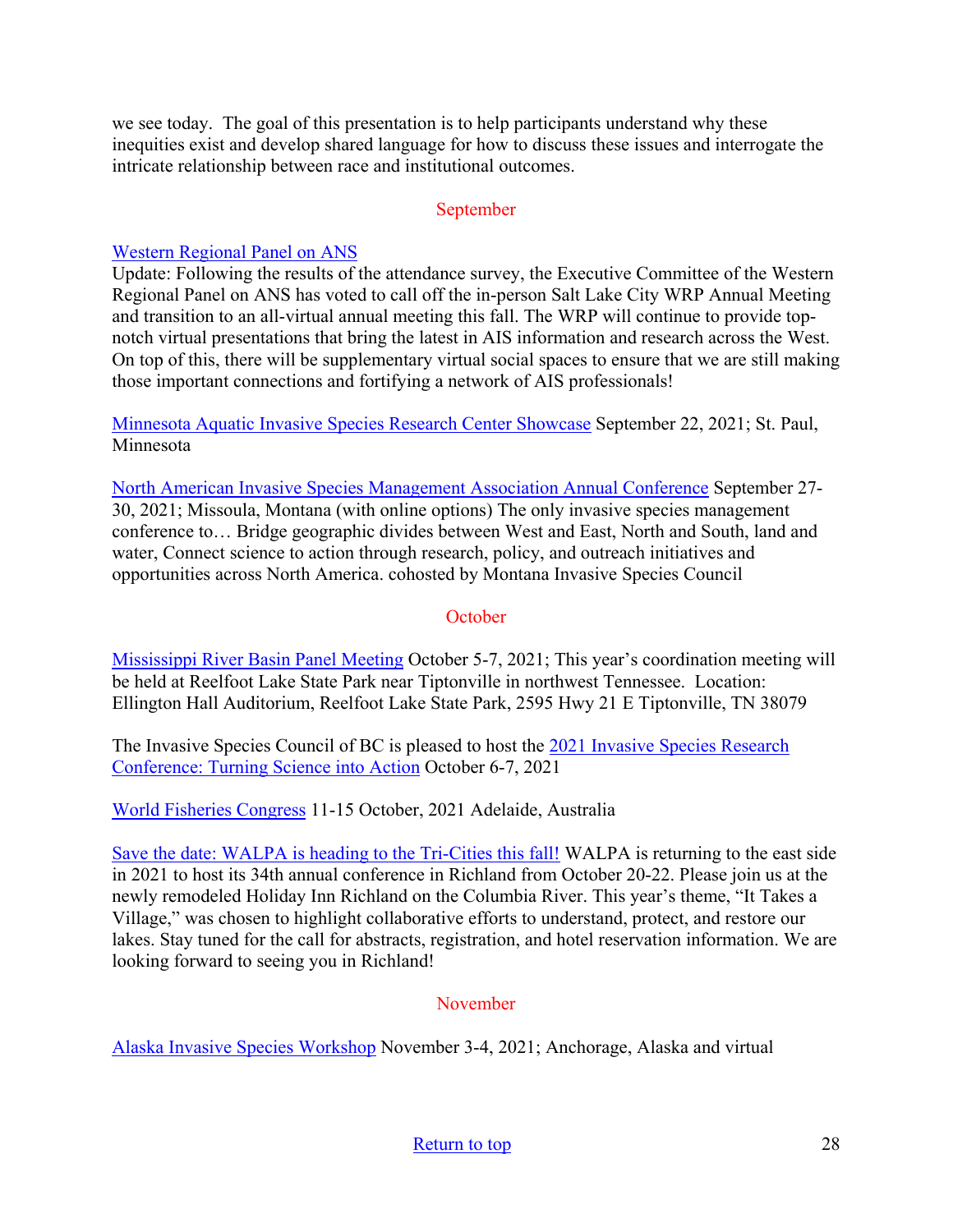AFS has changed the dates for the 151st [AFS Annual Meeting](https://fisheries.org/) in Baltimore to November 6-10, 2021, from the original date of August 8-12. Please note that this is a Saturday to Wednesday meeting schedule rather than the traditional Sunday to Thursday. This change is being made with the desire to safely host an in-person meeting and to celebrate our 150th anniversary, albeit one year late. The meeting will also include remote participation options and AFS will transition to a full virtual option should the COVID-19 situation make that the appropriate and safe choice. New deadlines will be provided soon for symposium and abstract submissions. Please check the meeting website for updates.

Valuing Water: Economics, Ecology, & Culture 41st International Symposium of the [North American Lake Management Society](https://www.nalms.org/) November 15–18, 2021 • Oklahoma City, Oklahoma

[Innovations in Invasive Species Management Conference and Training](https://www.invasiveplantcontrol.com/conference21/)

We welcome everyone back to the Gaylord Opryland Resort and Convention Center in Nashville, TN for the 4th annual 2021 Innovations in Invasive Species Conference. When: November 29th through December 2nd, 2021

### **December**

[Northeast ANS Regional Panel Fall Meeting](https://www.northeastans.org/index.php/home/meetings-and-panel-information/?utm_medium=email&utm_source=govdelivery) December 3, 2021 and December 8, 2021; Virtual Meeting

## 2022

### February

[2022 Midwest Fish and Wildlife Conference,](http://www.midwestfw.org/html/call-for-symposia.shtml) February 13-16, Des Moines IA

[National Invasive Species Awareness Week](https://www.nisaw.org/?utm_medium=email&utm_source=govdelivery) February 28, 2022 – March 4, 2022

### April

April 18-22 ICAIS Oostende Belgium: The [International Conference on Aquatic Invasive](http://www.icais.org/)  [Species \(ICAIS\)](http://www.icais.org/) is the most comprehensive international forum to address new and emerging issues related to aquatic invasive species in freshwater, marine and estuarine environments. ICAIS provides an international platform for the presentation of aquatic invasive species research that pertains to species biology, risk assessment, prevention, management and control methods, ecological and ecosystem impacts and restoration, outreach and policy.

### May

[11th International Conference on Marine Bioinvasions](https://www.marinebioinvasions.info/?utm_medium=email&utm_source=govdelivery#:%7E:text=The%20Society%20for%20the%20Study,between%2015%2D19%20May%202022.) May 15-19, 2022; Annapolis, Maryland

## [Return to top](#page-0-0) 29